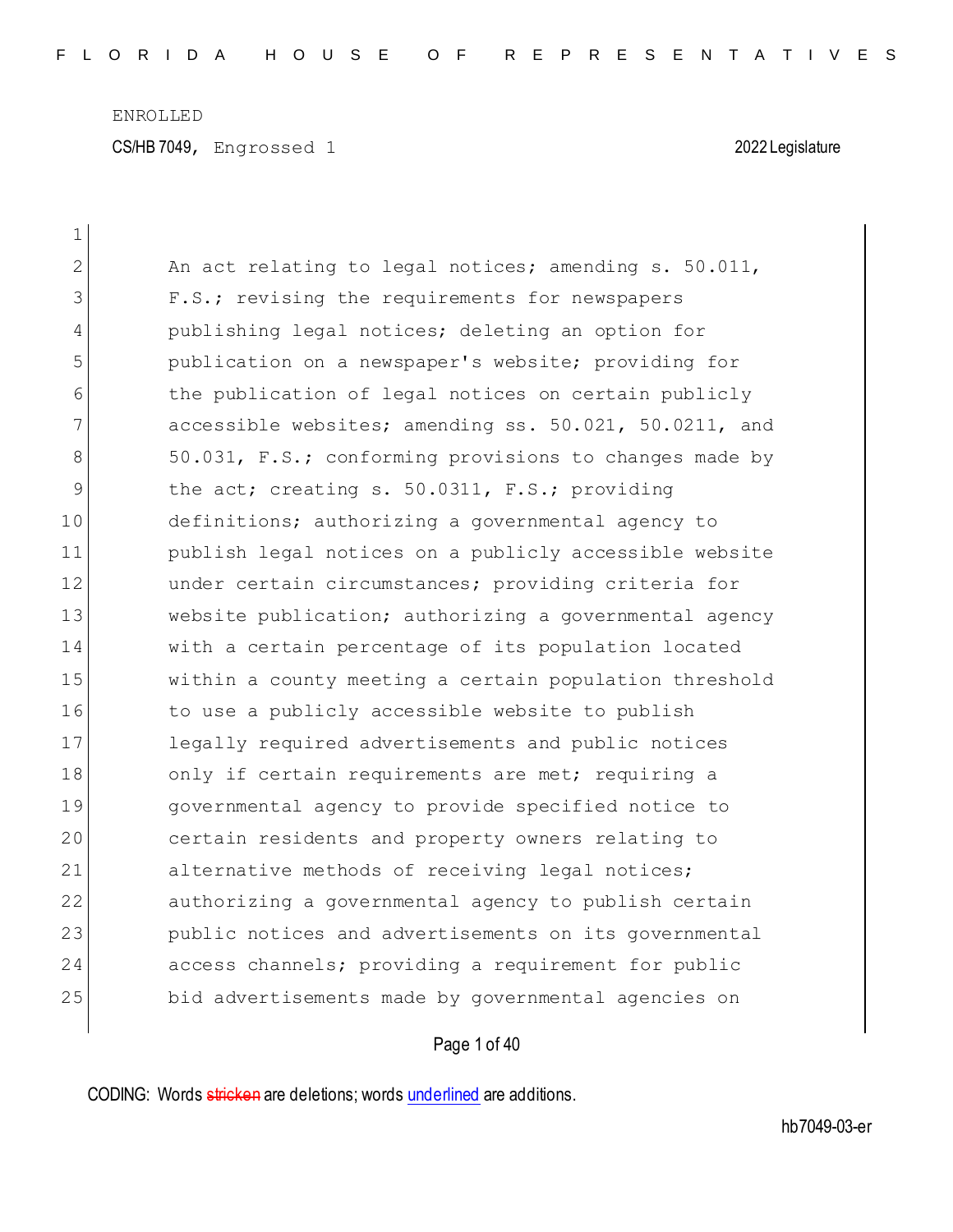CS/HB 7049, Engrossed 1 2022 Legislature

| 26 | publicly accessible websites; amending s. 50.051,                       |
|----|-------------------------------------------------------------------------|
| 27 | F.S.; revising a form for affidavits of publication;                    |
| 28 | amending s. 50.061, F.S.; correcting a cross-                           |
| 29 | reference; amending s. 50.0711, F.S.; revising                          |
| 30 | provisions relating to the use of court docket funds;                   |
| 31 | amending ss. 11.02, 45.031, 90.902, 120.81, 121.055,                    |
| 32 | 162.12, 189.015, 190.005, 200.065, 348.0308, 348.635,                   |
| 33 | 348.7605, 849.38, and 932.704, F.S.; conforming                         |
| 34 | provisions to changes made by the act; providing an                     |
| 35 | effective date.                                                         |
| 36 |                                                                         |
| 37 | Be It Enacted by the Legislature of the State of Florida:               |
| 38 |                                                                         |
| 39 | Section 1. Section 50.011, Florida Statutes, is amended to              |
| 40 | read:                                                                   |
| 41 | 50.011 Publication of legal notices.-Whenever by statute                |
| 42 | an official or legal advertisement or a publication $_{\tau}$ or notice |
| 43 | in a newspaper or on a governmental agency website has been or          |
| 44 | is directed or permitted in the nature of or in lieu of process,        |
| 45 | or for constructive service, or in initiating, assuming,                |
| 46 | reviewing, exercising, or enforcing jurisdiction or power, or           |
| 47 | for any purpose, including all legal notices and advertisements         |
| 48 | of sheriffs and tax collectors, such legislation, whether               |
| 49 | existing or repealed, means either of the contemporaneous and           |
| 50 | continuous intent and meaning of such legislation all and               |
|    | Page 2 of 40                                                            |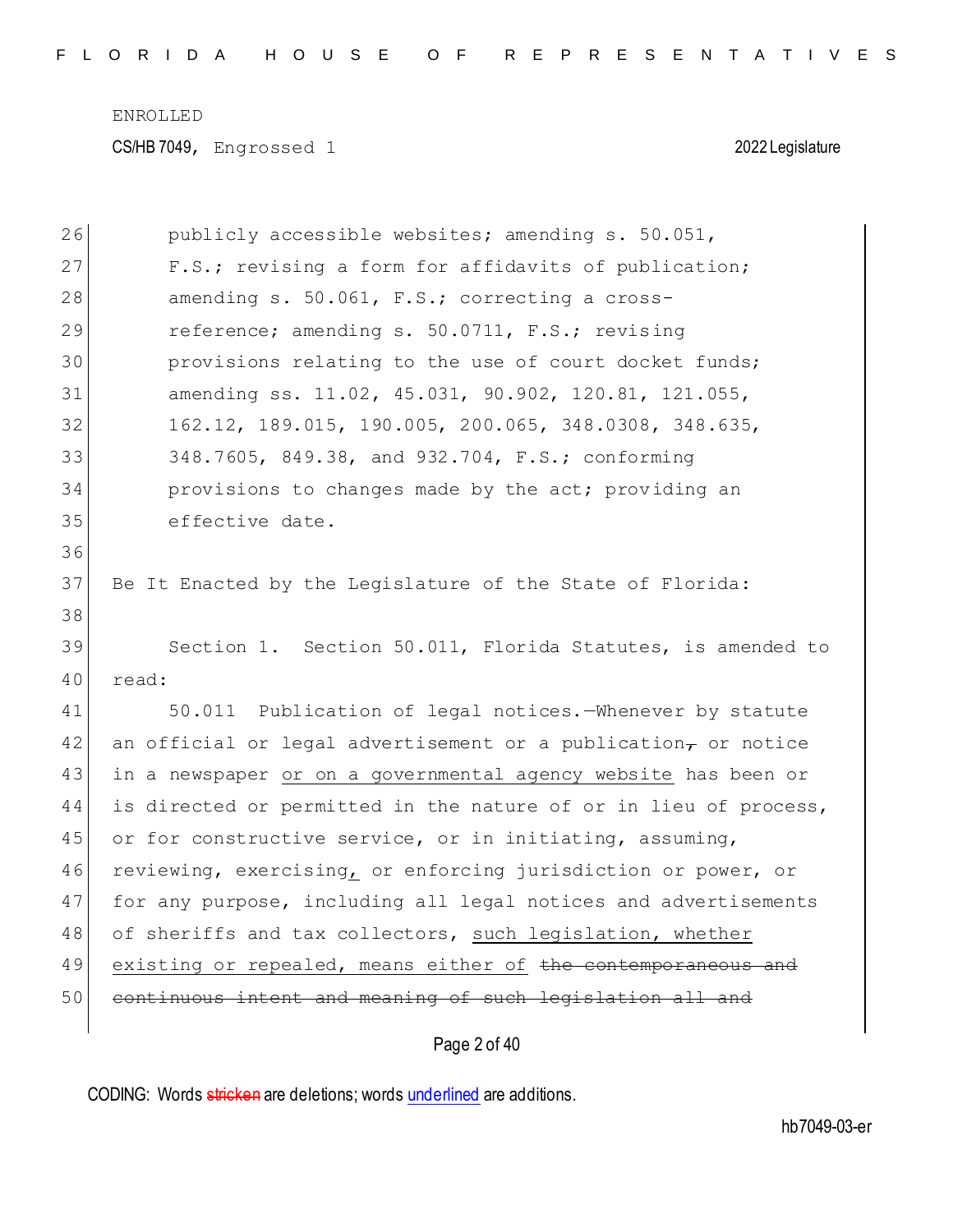CS/HB 7049, Engrossed 1 2022 Legislature

Page 3 of 40 51 singular, existing or repealed, is and has been and is hereby 52 declared to be and to have been, and the rule of interpretation  $53$  is and has been the following: 54 (1) A publication in a newspaper printed and published 55 periodically at least once a week, containing at least 25 56 percent of its words in the English language, available to the 57 public generally for the publication of official or other 58 notices and customarily containing information of a public 59 character or of interest or of value to the residents or owners 60 of property in the county where published, or of interest or of 61 value to the general public, which A publication in a newspaper  $62$  that meets all of the following:  $63$  (a) Is printed and published periodically at least once a 64  $wee$  $65$  (b) Contains at least 25 percent of its words in the 66 English language.  $67$  (c) Satisfies one of the following criteria: 68 (a) $\text{\textsterling}}$ . Has an audience consisting of at least 10 percent of 69 the households in the county or municipality, as determined by 70 the most recent decennial census, where the legal or public 71 notice is being published or posted, by calculating the 72 combination of the total of the number of print copies 73 reflecting the day of highest print circulation, of which at 74 least 25 percent of such print copies must be delivered to 75 individuals' home or business addresses, as certified biennially

CODING: Words stricken are deletions; words underlined are additions.

hb7049-03-er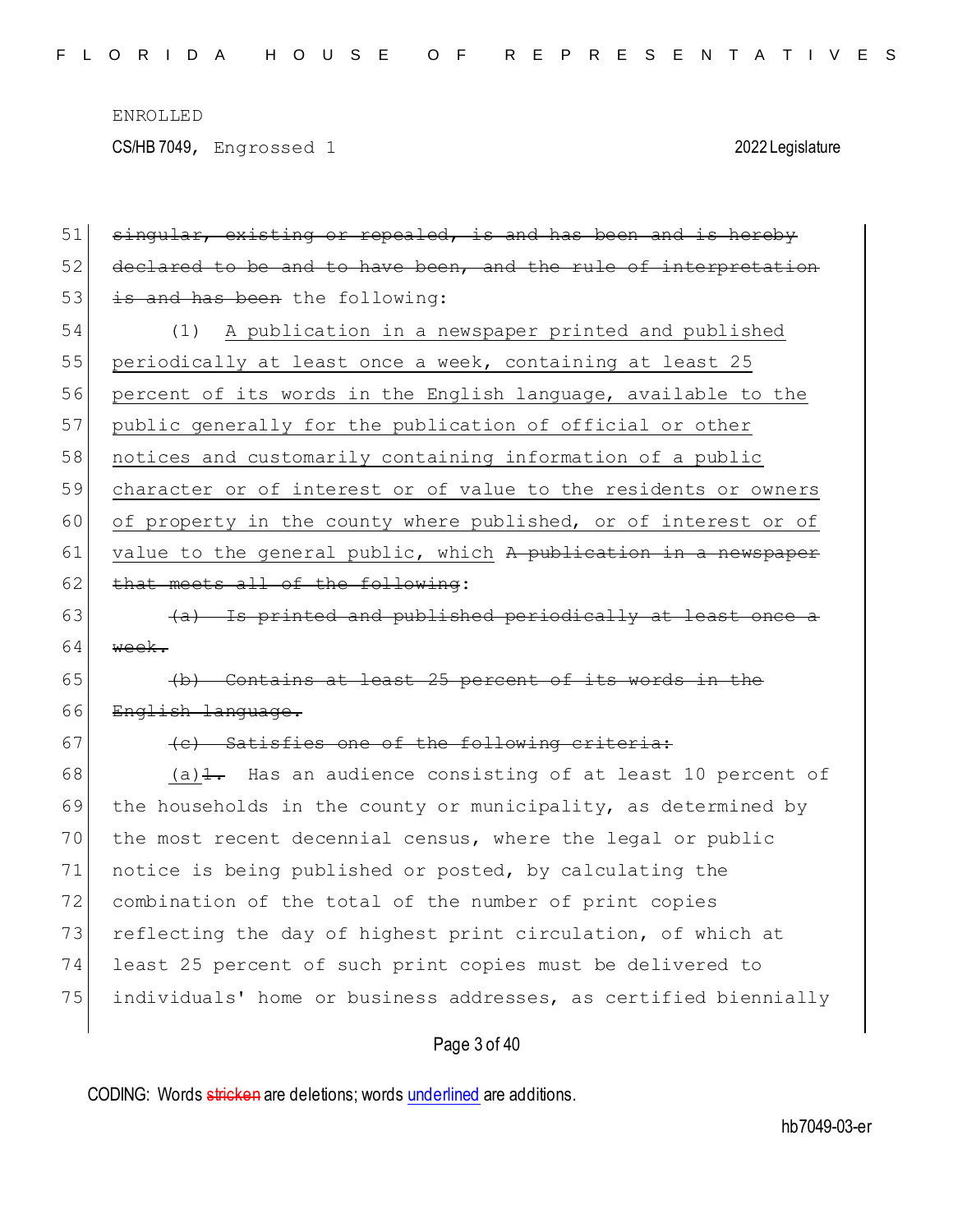76 by a certified independent third-party auditor, and the total 77 number of online unique monthly visitors to the newspaper's 78 website from within the state, as measured by industry-accepted 79 website analytics software. The newspaper must also be sold, or 80 otherwise available to the public, at no less than 10 publicly 81 accessible outlets. For legal and public notices published by 82 nongovernmental entities, the newspaper's audience in the county 83 or municipality where the project, property, or other primary 84 subject of the notice is located must meet the 10 percent 85 threshold; or.

 $86$  (b)  $2$ . Is entered or qualified to be admitted and entered 87 as periodical class mail at a post office in the county where 88 published. Holds a periodicals permit as of March 1, 2021, and 89 accepts legal notices for publication as of that date. Any such 90 <del>- newspaper may continue to publish legal notices through</del> 91 December 31, 2023, so long as the newspaper continues to meet 92 the requirements set forth in s. 21, chapter 99-2, Laws of 93 Florida, and continues to hold a periodicals permit. Beginning 94 January 1, 2024, and thereafter, any such newspaper 95 the criteria under subparagraph 1.

96 3. For newspapers publishing legal notices in a fiscally 97 constrained county, holds a periodicals permit and meets all 98 other requirements of this chapter. A newspaper qualified under 99 this subparagraph does not need to meet the criteria under 100 subparagraph 1. so long as the newspaper continues to hold a

Page 4 of 40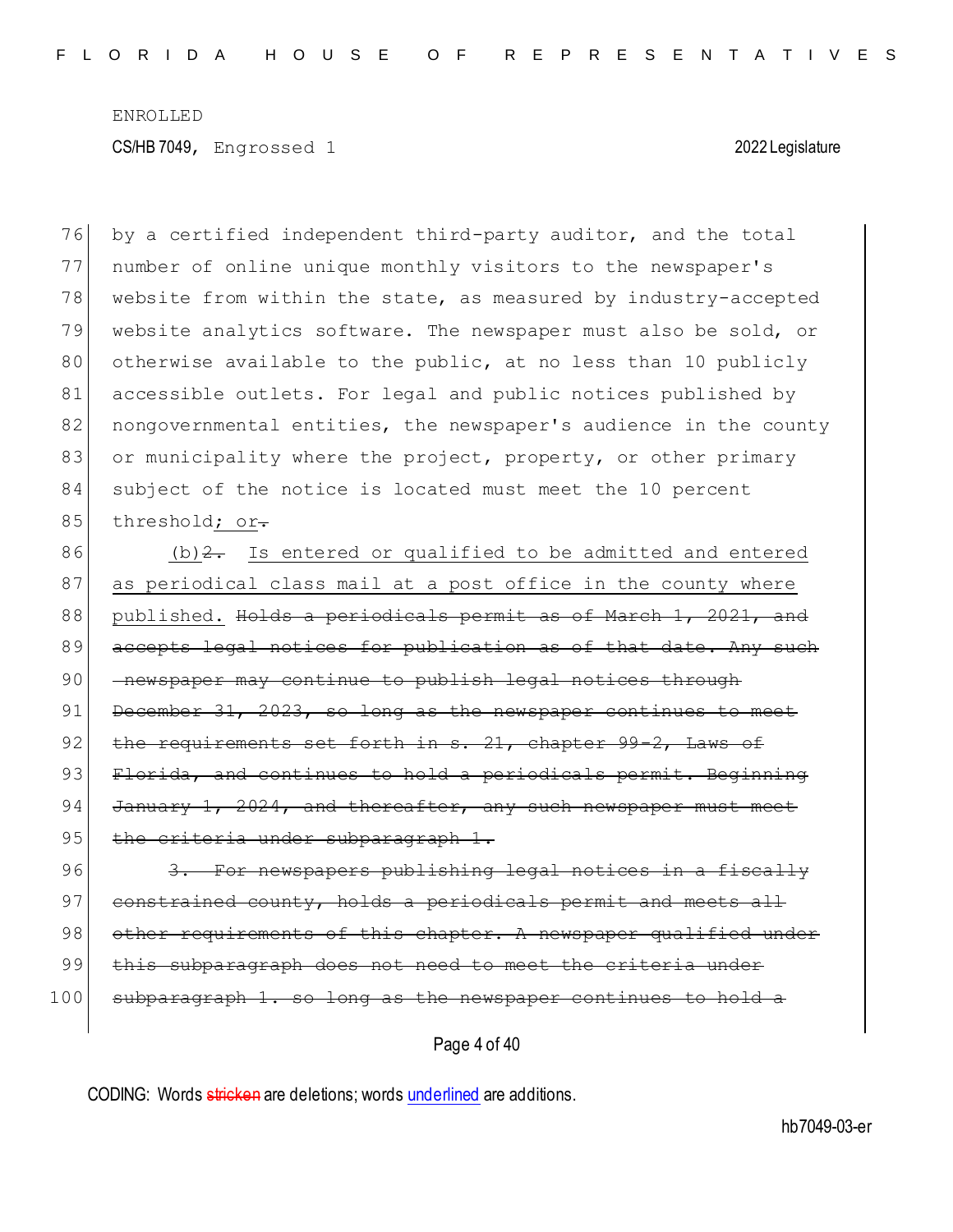| 101 | periodicals permit. For purposes of this subparagraph, the term  |
|-----|------------------------------------------------------------------|
| 102 | "fiscally constrained county" means a county within a rural area |
| 103 | of opportunity designated by the Governor pursuant to s.         |
| 104 | 288.0656 or a county for which the value of a mill will raise no |
| 105 | more than \$5 million in revenue, based on the certified taxable |
| 106 | value certified pursuant to s. $1011.62(4)(a)1.a.,$ from the     |
| 107 | previous July 1.                                                 |
| 108 | (d) Is available to the public generally for the                 |
| 109 | publication of official or other notices with no more than 75    |
| 110 | percent of its content dedicated toward advertising, as measured |
| 111 | in half of the newspaper's issues that are published during any  |
| 112 | 12-month period, and customarily containing information of a     |
| 113 | public character or of interest or of value to the residents or  |
| 114 | owners of property in the county where published, or of interest |
| 115 | or of value to the general public.                               |
| 116 | (e) Continually publishes in a prominent manner the name,        |
| 117 | street address, phone number, website URL of the newspaper's     |
| 118 | approved print auditor, the newspaper's most recent statement of |
| 119 | ownership, and a statement of the auditor certifying the         |
| 120 | veracity of the newspaper's print distribution and the number of |
| 121 | the newspaper's website's monthly unique visitors, or the        |
| 122 | newspaper's periodicals permit, if applicable, within the first  |
| 123 | five pages of the print edition and the bottom portion of the    |
| 124 | homepage of the newspaper's website.                             |
| 125 | A publication on a publicly accessible website under<br>(2)      |
|     |                                                                  |

Page 5 of 40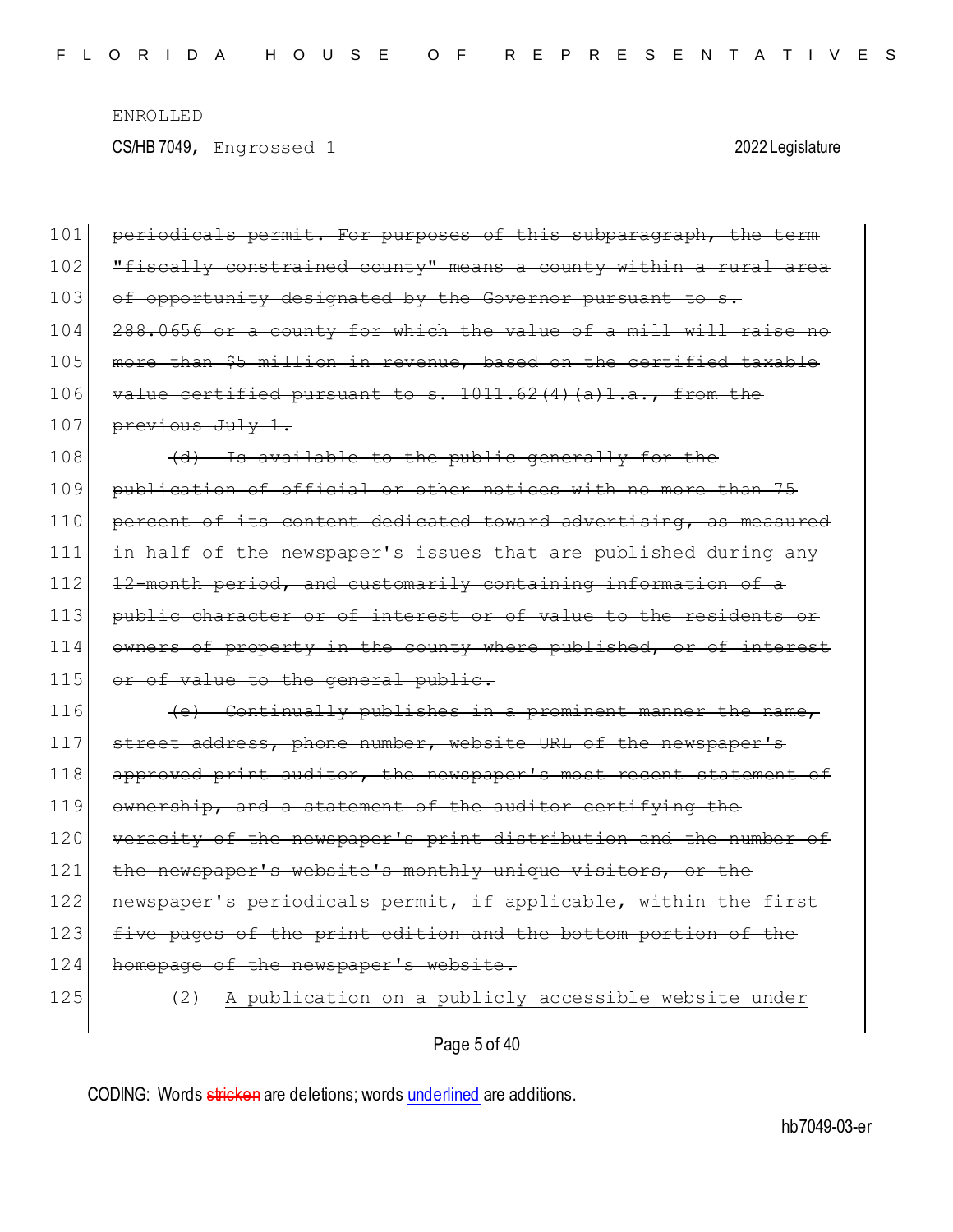CS/HB 7049, Engrossed 1 2022 Legislature

Page 6 of 40 126 s. 50.0311 <del>Internet publication for governmental agency notices</del> 127 under s. 50.0211(1)(b) on the website of any newspaper in the 128 county to which the legal notice pertains and on the statewide 129 legal notice website as provided in s. 50.0211(5). A newspaper 130 is deemed to be a newspaper in the county to which the legal 131 notice pertains if it satisfies the criteria in subsection (1). 132 Section 2. Section 50.021, Florida Statutes, is amended to  $133$  read: 134 50.021 Publication when no newspaper in county.—When any 135 law, or order or decree of court, directs advertisements to be 136 made in a county and there is no newspaper published in the 137 county, the advertisement may be published on a publicly 138 accessible website as provided in s. 50.0311 made by publication 139 in any newspaper qualified under this chapter in an adjoining 140 county or on the website of any such newspaper for governmental 141  $\alpha$  agency notices under s. 50.0211(1)(b), and on the statewide 142 <del>legal notice website as provided in s. 50.0211(5)</del> or made by 143 posting three copies thereof in three different places in the 144 county, one of which shall be at the front door of the 145 courthouse, and by publication in the nearest county in which a 146 newspaper qualified under this chapter is published. 147 Section 3. Section 50.0211, Florida Statutes, is amended 148 to read: 149 50.0211 Internet website publication.- $150$  (1) As used in this section, the term:

CODING: Words stricken are deletions; words underlined are additions.

hb7049-03-er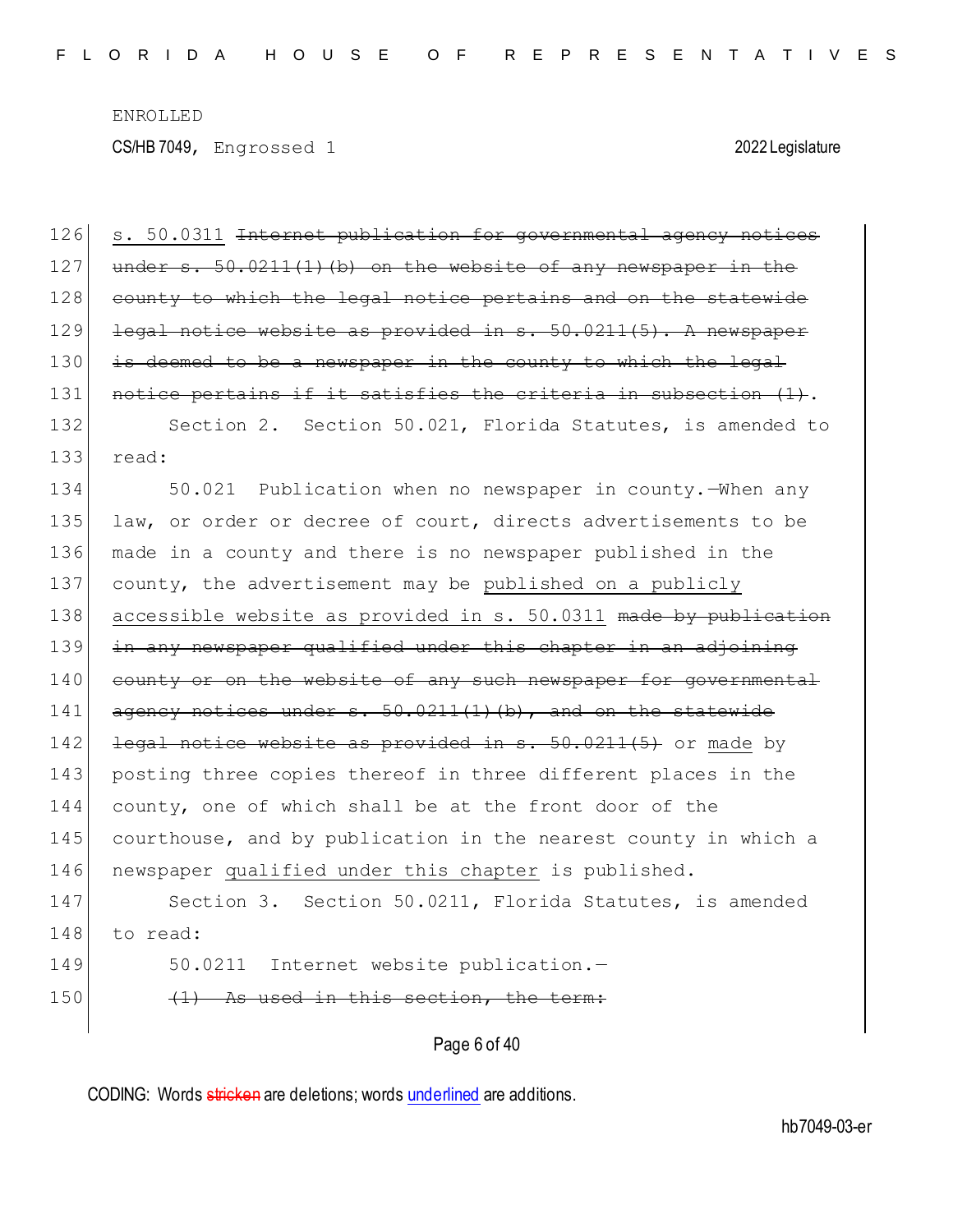CS/HB 7049, Engrossed 1 2022 Legislature

| 151 | (a) "Governmental agency" means a county, a municipality,      |
|-----|----------------------------------------------------------------|
| 152 | a district school board, or any other unit of local government |
| 153 | or political subdivision in this state.                        |
| 154 | (b) "Governmental agency notice" includes any of the           |
| 155 | following notices required by law to be published in a         |
| 156 | newspaper:                                                     |
| 157 | 1. Notices related to special or legal legislation             |
| 158 | pursuant to s. 11.02.                                          |
| 159 | 2. Educational unit notices pursuant to s. 120.81.             |
| 160 | 3. Retirement system notices pursuant to s. 121.0511.          |
| 161 | 4. Notices related to inclusion of positions in the Senior     |
| 162 | Management Service Class of the Florida Retirement System      |
| 163 | pursuant to s. 121.055.                                        |
| 164 | 5. Notices proposing the enactment of county ordinances        |
| 165 | pursuant to s. 125.66.                                         |
| 166 | 6. Code enforcement notices published pursuant to s.           |
| 167 | 162.12.                                                        |
| 168 | 7. Notices proposing the enactment of municipal ordinances     |
| 169 | pursuant to s. 166.041.                                        |
| 170 | 8. Special district meeting notices pursuant to s.             |
| 171 | 189.015.                                                       |
| 172 | 9. Establishment and termination notices for community         |
| 173 | development districts pursuant to ss. 190.005 and 190.046,     |
| 174 | respectively.                                                  |
| 175 | 10. Disclosures of tax impact by value adjustment boards       |
|     | Page 7 of 40                                                   |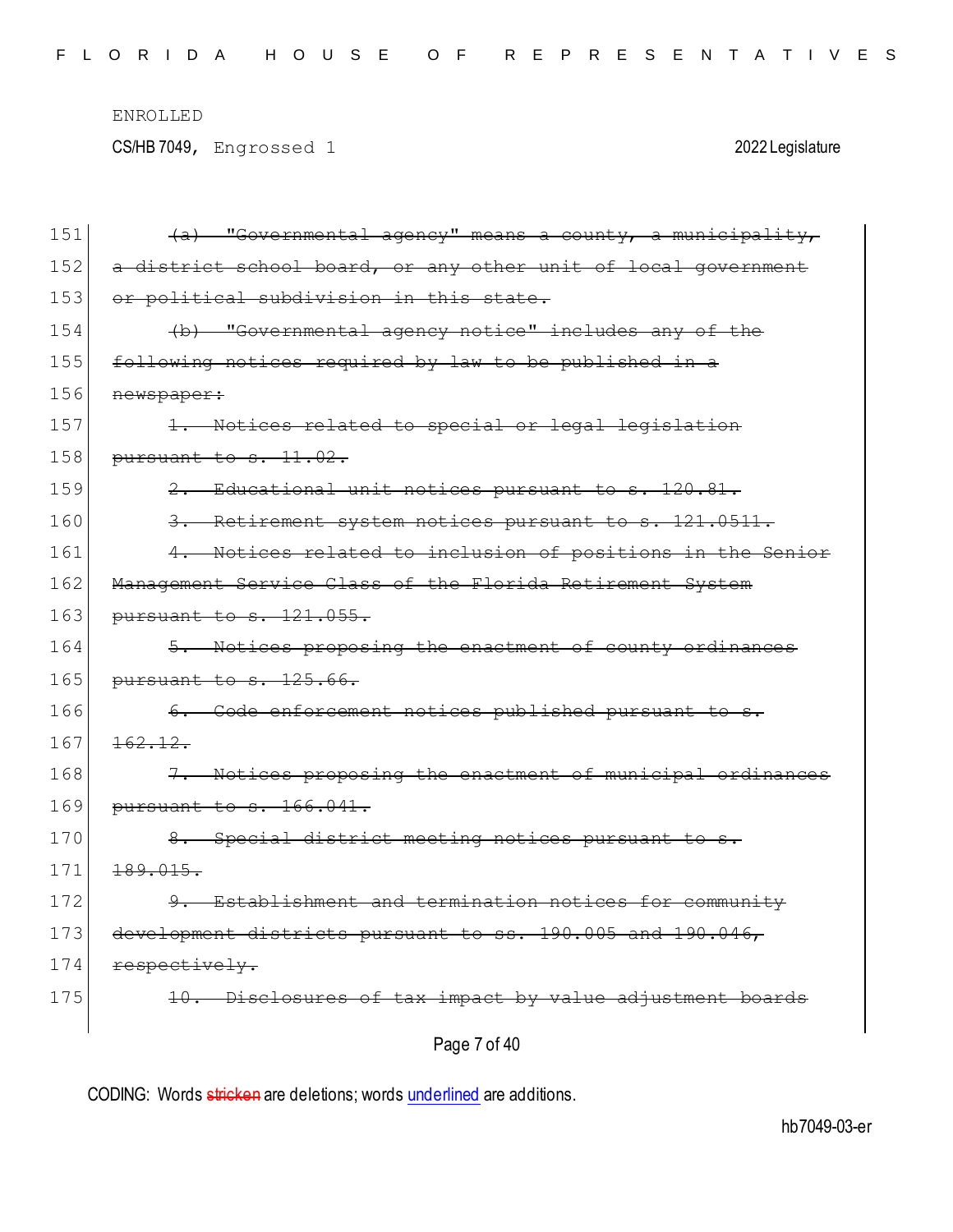CS/HB 7049, Engrossed 1 2022 Legislature

| 176 | pursuant to s. 194.037.                                              |
|-----|----------------------------------------------------------------------|
| 177 | - Advertisements of real or personal property with<br><del>11.</del> |
| 178 | delinquent taxes pursuant to s. 197.402.                             |
| 179 | 12. Advertisements of hearing notices, millage rates, and            |
| 180 | budgets pursuant to s. 200.065.                                      |
| 181 | 13. Turnpike project notices pursuant to s. 338.223.                 |
| 182 | 14. Public-private partnership notices pursuant to ss.               |
| 183 | 348.0308 and 348.7605.                                               |
| 184 | 15. Notices of prime recharge area designations for the              |
| 185 | Floridan and Biscayne aquifers pursuant to s. 373.0397.              |
| 186 | 16. Water management district notices pursuant to s.                 |
| 187 | 373.146.                                                             |
| 188 | 17. Hazardous waste disposal notices pursuant to s.                  |
| 189 | 403.722.                                                             |
| 190 | 18. Forfeiture notices pursuant to ss. 849.38 and 932.704.           |
| 191 | $(1)$ $(2)$ This section applies to legal notices that must be       |
| 192 | published in accordance with this chapter unless otherwise           |
| 193 | specified.                                                           |
| 194 | $(2)$ $(3)$ If a governmental agency publishes a legal notice        |
| 195 | in the print edition of a newspaper, each legal notice must be       |
| 196 | published posted on the newspaper's website on the same day that     |
| 197 | the printed notice appears in the newspaper, at no additional        |
| 198 | charge, in a separate web page titled "Legal Notices," "Legal        |
| 199 | Advertising," or comparable identifying language. A link to the      |
| 200 | legal notices web page shall be provided on the front page of        |
|     |                                                                      |

# Page 8 of 40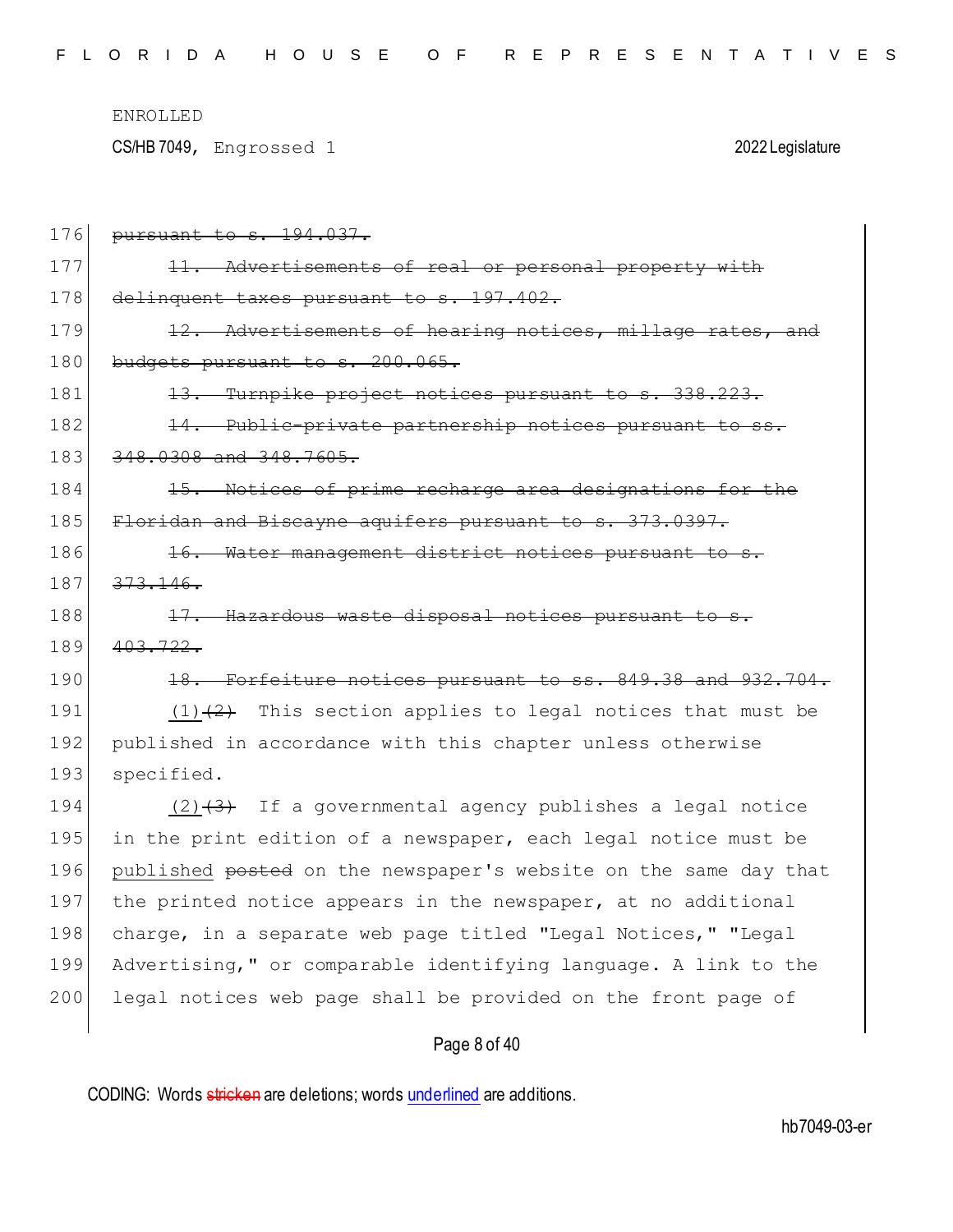201 the newspaper's website that provides access to the legal 202 notices. If there is a specified size and placement required for 203 a printed legal notice, the size and placement of the notice on 204 the newspaper's website must optimize its online visibility in 205 keeping with the print requirements. The newspaper's web pages 206 that contain legal notices must present the legal notices as the 207 dominant and leading subject matter of those pages. The 208 newspaper's website must contain a search function to facilitate 209 searching the legal notices. A fee may not be charged, and 210 registration may not be required, for viewing or searching legal 211 notices on a newspaper's website if the legal notice is 212 published in a newspaper.

213 (3)(a) $(4)$  (a) If a legal notice is published in the print 214 edition of a newspaper or on a newspaper's website, the 215 newspaper publishing the notice shall place the notice on the 216 statewide website established and maintained as an initiative of 217 the Florida Press Association as a repository for such notices 218 located at the following address: www.floridapublicnotices.com.

219 (b) A legal notice placed on the statewide website created 220 under this subsection must be:

221 1. Accessible and searchable by party name and case 222 number.

223 2. Published Posted for a period of at least 90 224 consecutive days after the first day of publication posting. 225 (c) The statewide website created under this subsection

### Page 9 of 40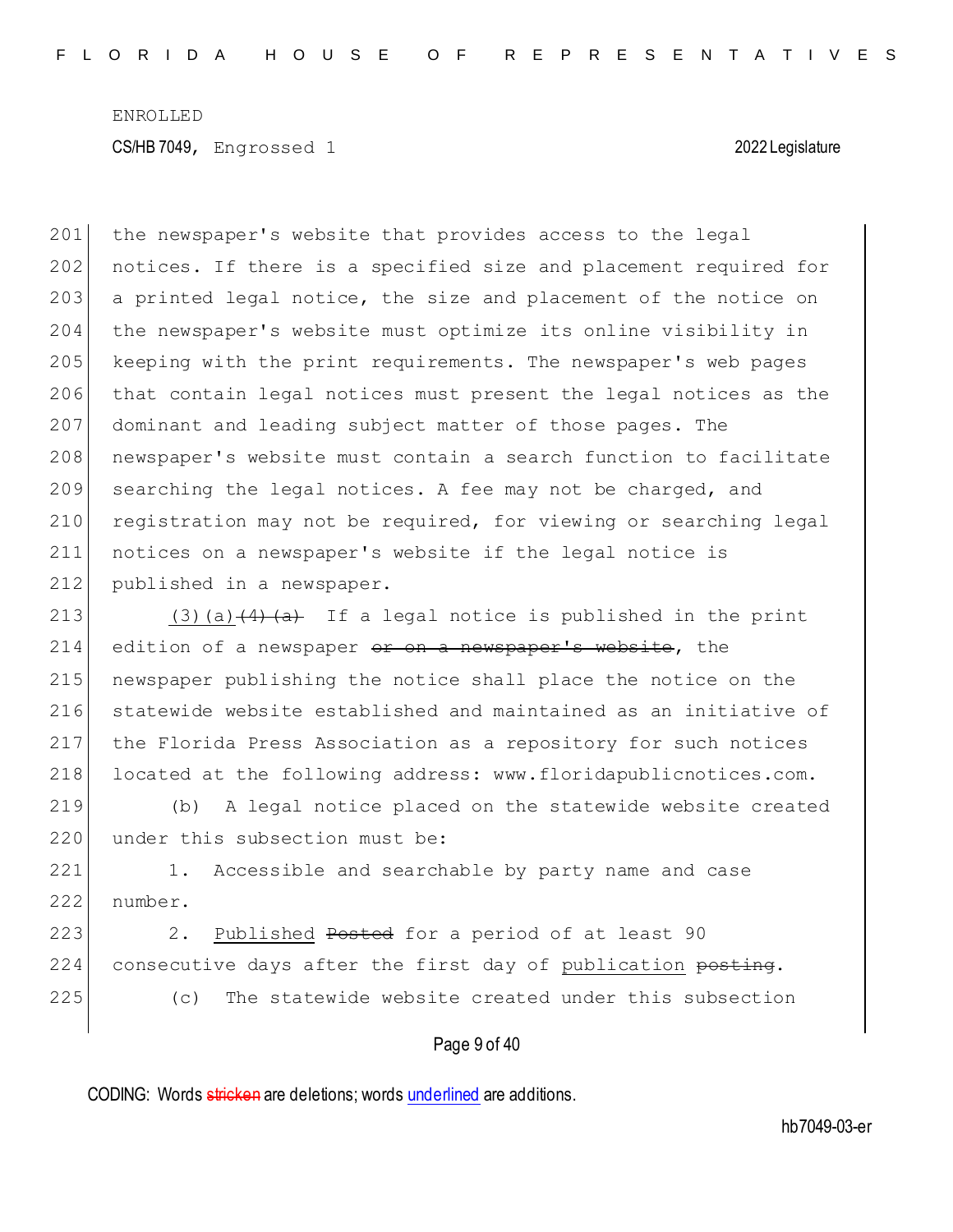226 shall maintain a searchable archive of all legal notices 227 published posted on the publicly accessible website for 18 228 months after the first day of publication posting. Such 229 searchable archive shall be provided and accessible to the 230 general public without charge.

231 (d) The Florida Press Association shall seek to ensure 232 that minority populations throughout the state have equitable 233 access to legal notices posted on the statewide legal notice 234 website located at: www.floridapublicnotices.com. The Florida 235 Press Association shall publish a report listing all newspapers 236 that have placed notices on www.floridapublicnotices.com in the 237 preceding calendar quarter. The report must specifically 238 identify which criteria under  $s. 50.011(1)(c)1.-3.$  each 239 newspaper satisfied. Each quarterly report must also include the 240 number of unique visitors to the statewide legal notice website 241 during that quarter and the number of legal notices that were 242 published during that quarter by Internet-only publication or by 243 publication in a print newspaper and on the statewide website. 244 At a minimum, the reports for the 4 preceding 245 shall be available on the website.

 $246$  (5)(a) In lieu of publishing a legal notice in the print 247 edition of a newspaper of general circulation, a governmental 248 agency may opt for Internet-only publication of governmental 249 agency notices with any newspaper of general circulation within 250 the jurisdiction of the affected governmental agency so long as

Page 10 of 40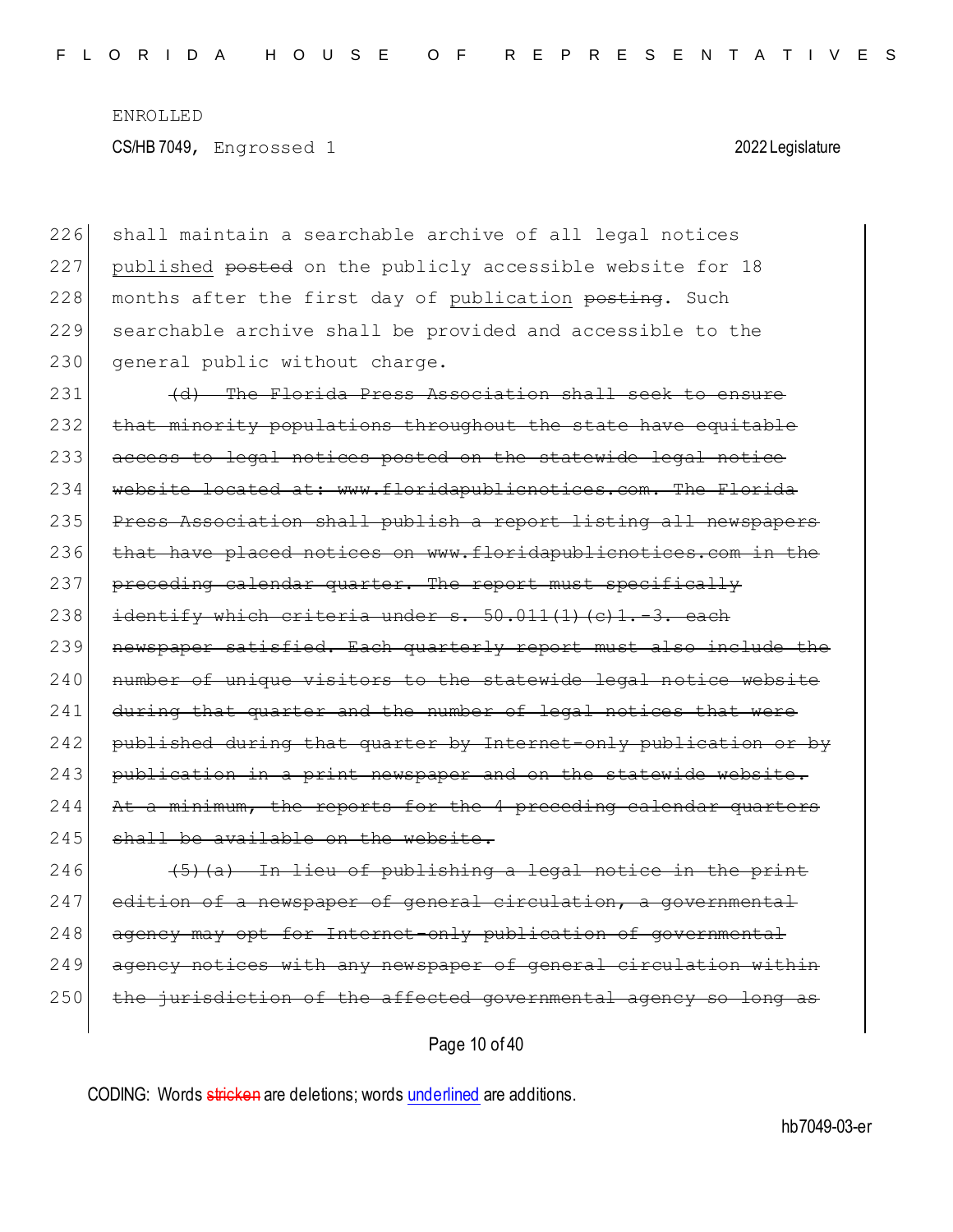| 251 | the governmental agency, after a public hearing noticed in a     |
|-----|------------------------------------------------------------------|
| 252 | print edition of a newspaper in accordance with this chapter,    |
| 253 | makes a determination by a majority of the members of the        |
| 254 | governing body of the governmental agency that the Internet      |
| 255 | publication of such governmental agency notices is in the public |
| 256 | interest and that the residents within the jurisdiction of the   |
| 257 | governmental agency have sufficient access to the Internet by    |
| 258 | broadband service as defined in s. 364.02 or through other means |
| 259 | such that Internet-only publication of governmental agency       |
| 260 | notices would not unreasonably restrict public access. Any such  |
| 261 | Internet-only publication published in accordance with this      |
| 262 | subsection must be placed in the legal notices section of the    |
| 263 | newspaper's website and the statewide legal notice website       |
| 264 | established under subsection (4). All requirements regarding the |
| 265 | format and accessibility of legal notices placed on the          |
| 266 | newspaper's website and the statewide legal notice website in    |
| 267 | subsections (3) and (4) also apply to Internet-only publication  |
| 268 | of legal notices published in accordance with this subsection. A |
| 269 | newspaper is deemed to be a newspaper of general circulation     |
| 270 | within the jurisdiction of the affected governmental agency if   |
| 271 | it satisfies the criteria in s. 50.011(1).                       |
| 272 | (b) The legal notices section of the print edition of a          |
| 273 | newspaper must include a disclaimer stating that additional      |
| 274 | legal notices may be accessed on the newspaper's website and the |

275 statewide legal notice website. The legal notices section of the

Page 11 of 40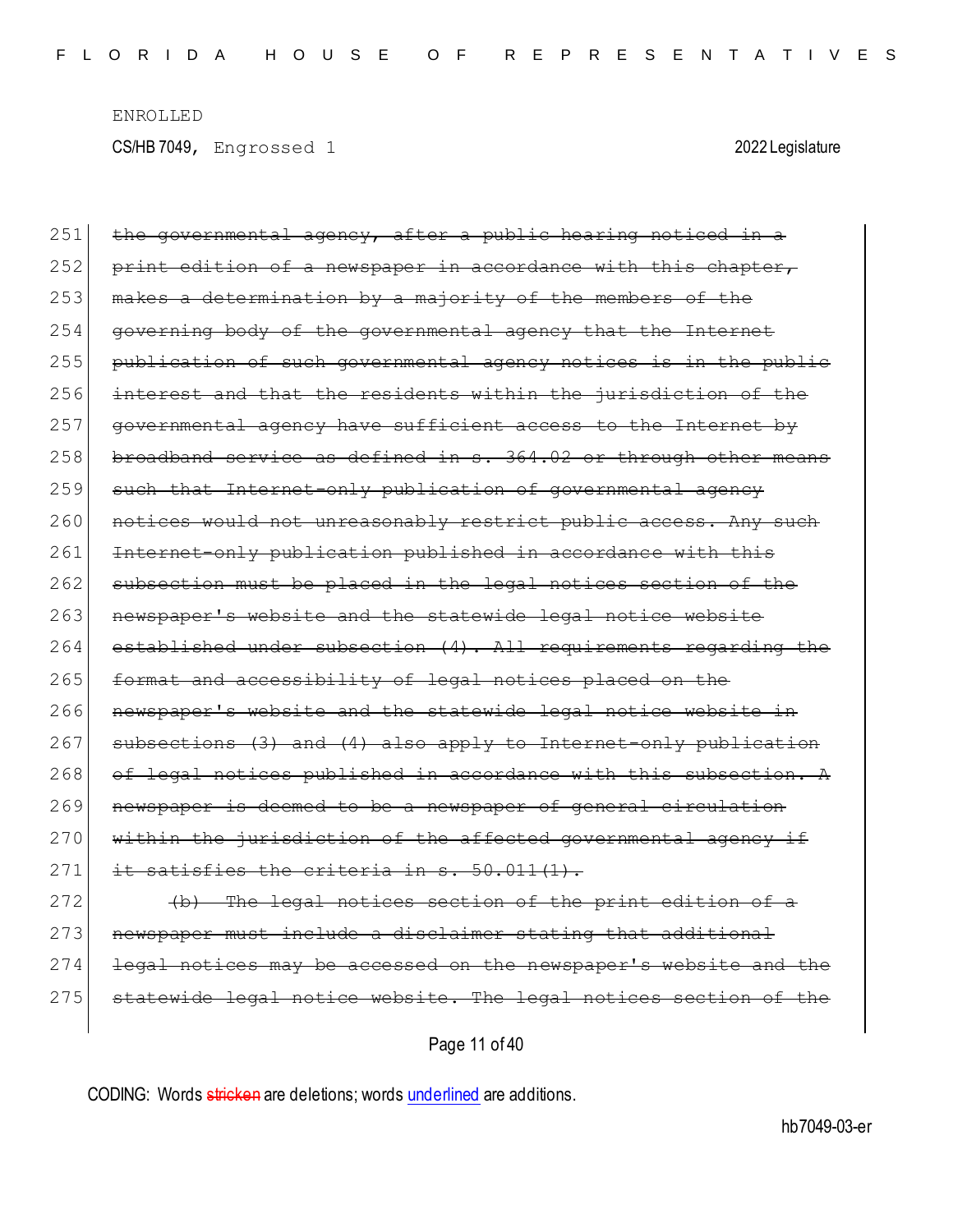| 276 | newspaper's website must also include a disclaimer stating that  |
|-----|------------------------------------------------------------------|
| 277 | legal notices are also published in the print edition of the     |
| 278 | newspaper and on the statewide legal notice website.             |
| 279 | (c) A newspaper may charge for the publication of any            |
| 280 | governmental agency notice that is published only on the         |
| 281 | newspaper's website, without rebate, commission, or refund;      |
| 282 | however, the newspaper may not charge any higher rate for        |
| 283 | publication than the amount that would be authorized under s.    |
| 284 | 50.061 if the governmental agency notice had been printed in the |
| 285 | newspaper. The penalties prescribed in s. 50.061(7) for allowing |
| 286 | or accepting any rebate, commission, or refund in connection to  |
| 287 | the amounts charged for publication also apply to any            |
| 288 | governmental agency notices that are published only on the       |
|     |                                                                  |
| 289 | Internet in accordance with this subsection.                     |
| 290 | (d) If a governmental agency exercises the option to             |
| 291 | publish Internet-only governmental agency notices in accordance  |
| 292 | with this subsection, such agency must provide notice at least   |
| 293 | once per week in the print edition of a newspaper of general     |
| 294 | circulation within the region in which the governmental agency   |
| 295 | is located which states that legal notices pertaining to the     |
| 296 | agency do not all appear in the print edition of the local       |
| 297 | newspaper and that additional legal notices may be accessed on   |
| 298 | the newspaper's website and that a full listing of any legal     |
| 299 | notices may be accessed on the statewide legal notice website    |
| 300 | located at www.floridapublicnotices.com. Additionally, any such  |

Page 12 of 40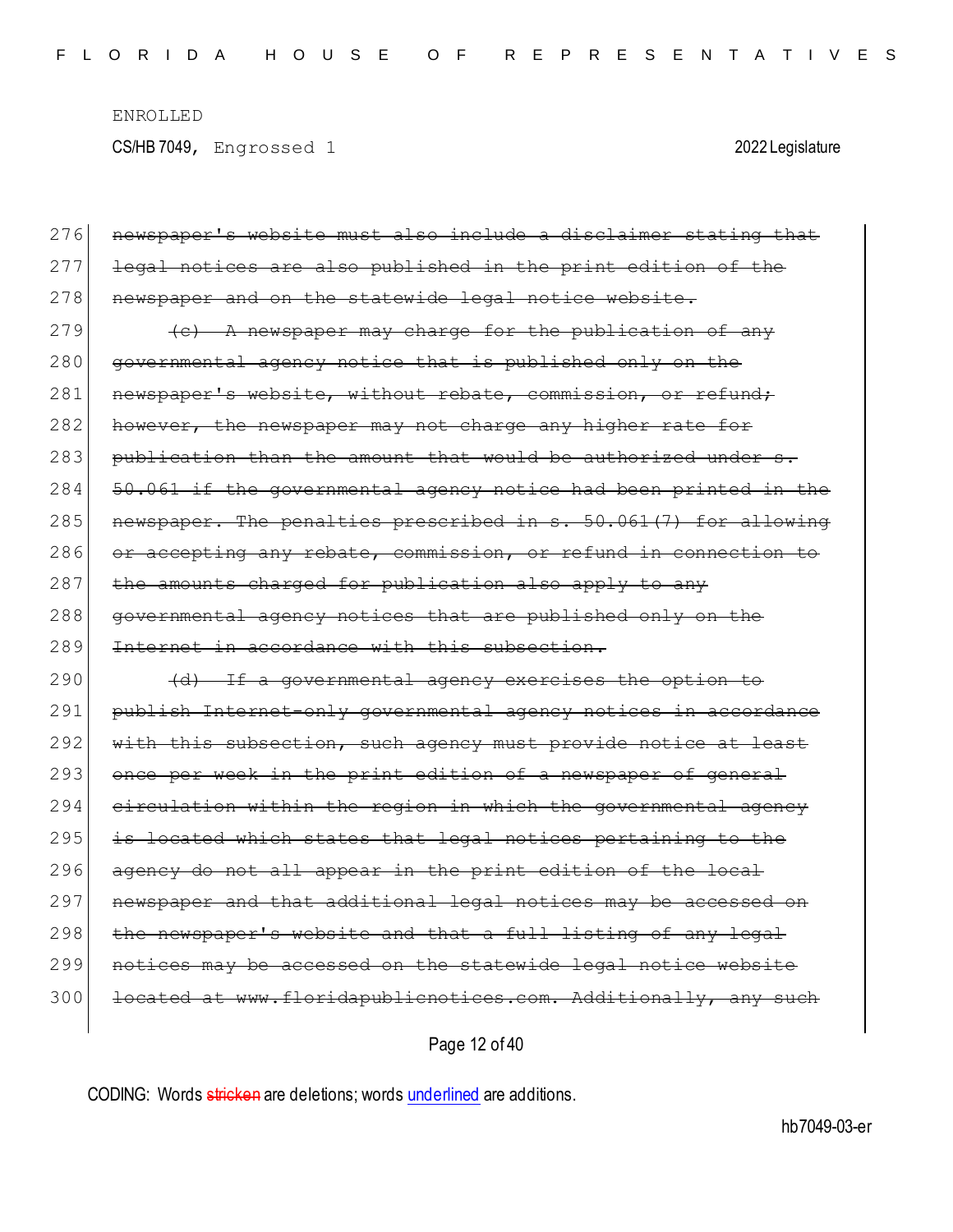CS/HB 7049, Engrossed 1 2022 Legislature

| 301 | governmental agency must post a link on its website homepage to |
|-----|-----------------------------------------------------------------|
| 302 | a webpage that lists all of the newspapers in which the         |
| 303 | governmental agency publishes legal notices. A newspaper is     |
| 304 | deemed to be a newspaper of general circulation within the      |
| 305 | region in which the governmental agency is located if it        |
| 306 | satisfies the criteria in s. 50.011(1).                         |
| 307 | (6) Newspapers that publish legal notices shall, upon           |
| 308 | request, provide e-mail notification of new legal notices when  |
| 309 | they are published in the newspaper or on the newspaper's       |
| 310 | website. Such e-mail notification shall be provided without     |
| 311 | charge, and notification for such an e-mail registry shall be   |
| 312 | available on the front page of the legal notices section of the |
| 313 | newspaper's website.                                            |
| 314 | (7) Notwithstanding the authorization of Internet-only          |
| 315 | publication for certain governmental agency notices in          |
| 316 | accordance with subsection (5), any other statute requiring the |
| 317 | publication of an official legal notice in the print edition of |
| 318 | a newspaper may not be construed to be superseded.              |
| 319 | Section 4. Section 50.031, Florida Statutes, is amended to      |
| 320 | read:                                                           |
| 321 | 50.031 Newspapers in which legal notices and process may        |
| 322 | be published. If a governmental agency publishes a legal notice |
| 323 | in a newspaper, no notice or publication required to be         |
| 324 | published in the print edition of a newspaper or on a           |
| 325 | newspaper's website, if authorized, in the nature of or in lieu |
|     | Page 13 of 40                                                   |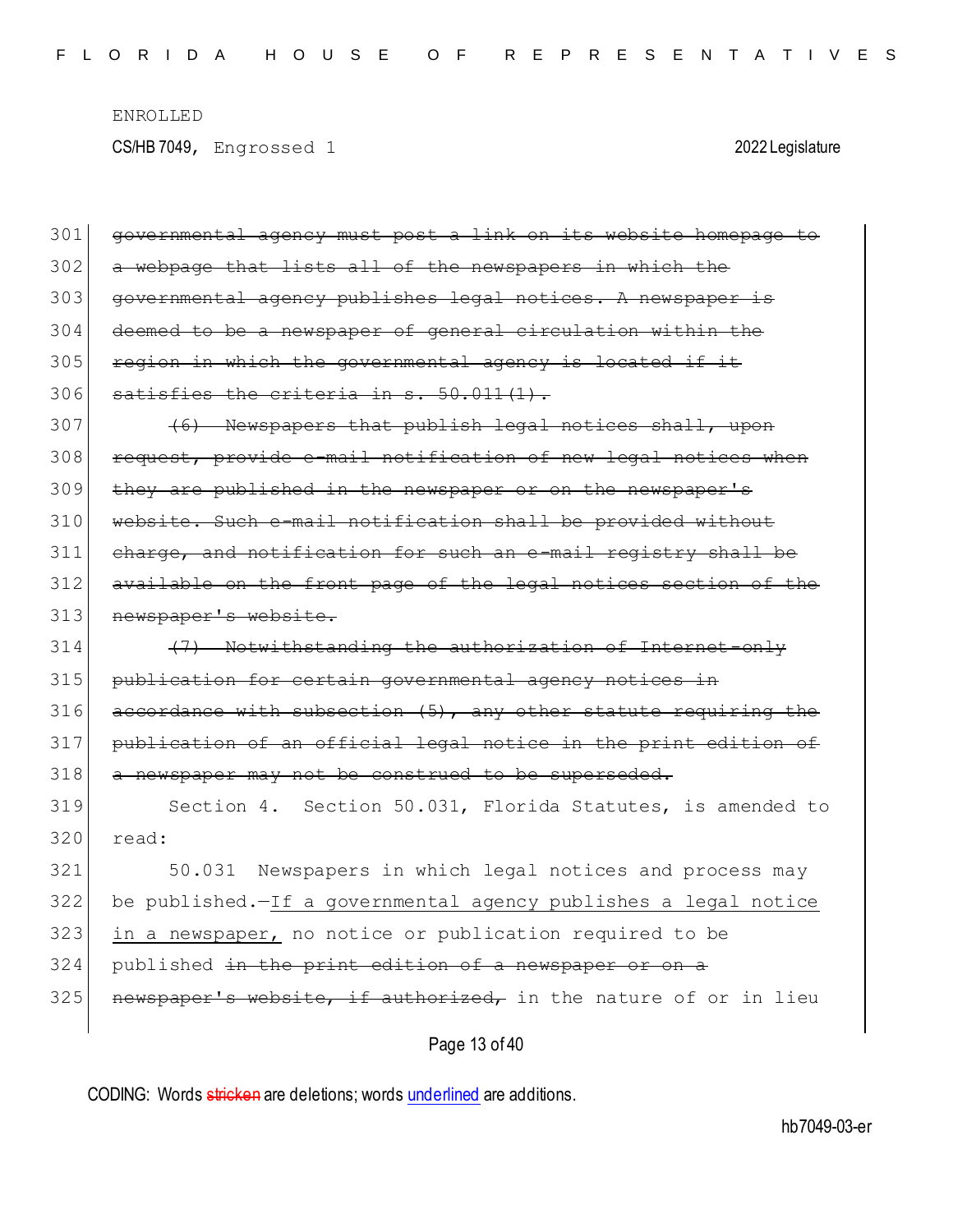326 of process of any kind, nature, character, or description provided for under any law of the state, whether heretofore or 328 hereafter enacted, and whether pertaining to constructive service, or the initiating, assuming, reviewing, exercising, or enforcing jurisdiction or power, by any court in this state, or 331 any notice of sale of property, real or personal, for taxes, state, county, or municipal, or sheriff's, guardian's, or administrator's or any sale made pursuant to any judicial order, decree, or statute or any other publication or notice pertaining to any affairs of the state, or any county, municipality, or other political subdivision thereof, shall be deemed to have been published in accordance with the statutes providing for 338 such publication, unless the same shall have been published for the prescribed period of time required for such publication, in 340 a newspaper or on a newspaper's website which at the time of such publication shall have been in existence for 2 years and meets the requirements set forth in s. 50.011, or in a newspaper which is a direct successor of a newspaper which has been so published; provided, however, that nothing herein contained shall apply where in any county there shall be no newspaper in existence which shall have been published for the length of time above prescribed. No legal publication of any kind, nature, or description, as herein defined, shall be valid or binding or held to be in compliance with the statutes providing for such publication unless the same shall have been published in

### Page 14 of 40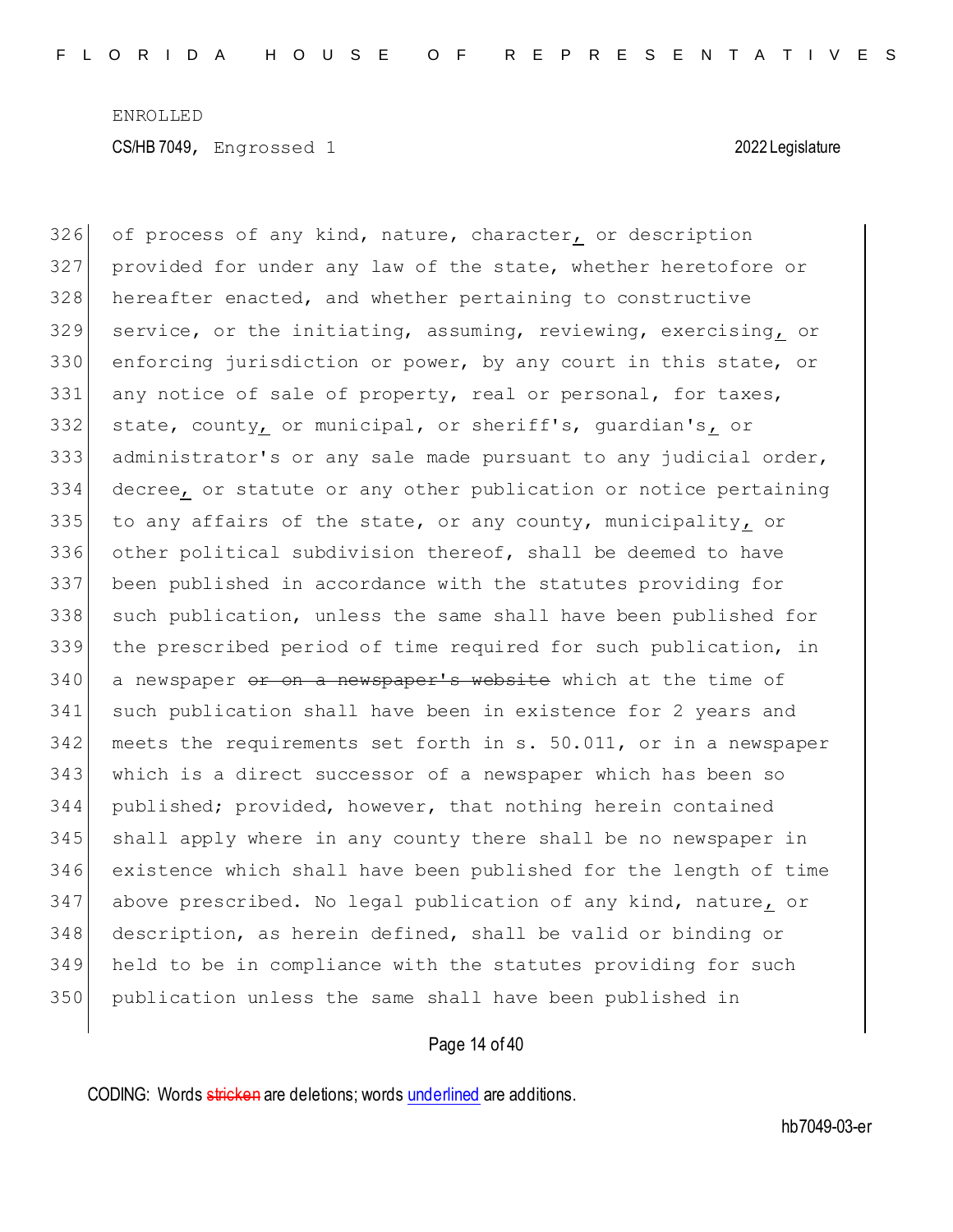351 accordance with the provisions of this section or  $s. 50.0311$  s.

ENROLLED CS/HB 7049, Engrossed 1 2022 Legislature

| 352 | 50.0211(5). Proof of such publication shall be made by uniform   |
|-----|------------------------------------------------------------------|
| 353 | affidavit.                                                       |
| 354 | Section 5. Section 50.0311, Florida Statutes, is created         |
| 355 | to read:                                                         |
| 356 | 50.0311 Publication of advertisements and public notices         |
| 357 | on a publicly accessible website and governmental access         |
| 358 | $channels. -$                                                    |
| 359 | For purposes of this chapter, the term "governmental<br>(1)      |
| 360 | agency" means a county, municipality, school board, or other     |
| 361 | unit of local government or political subdivision in this state. |
| 362 | (2) For purposes of notices and advertisements required          |
| 363 | under s. 50.011, the term "publicly accessible website" means a  |
| 364 | county's official website or other private website designated by |
| 365 | the county for the publication of legal notices and              |
| 366 | advertisements that is accessible via the Internet. All          |
| 367 | advertisements and public notices published on a website as      |
| 368 | provided in this chapter must be in searchable form and indicate |
| 369 | the date on which the advertisement or public notice was first   |
| 370 | published on the website.                                        |
| 371 | (3) A governmental agency may use the publicly accessible        |
| 372 | website of the county in which it lies to publish legally        |
| 373 | required advertisements and public notices if the cost of        |
| 374 | publishing advertisements and public notices on such website is  |
| 375 | less than the cost of publishing advertisements and public       |
|     |                                                                  |

Page 15 of 40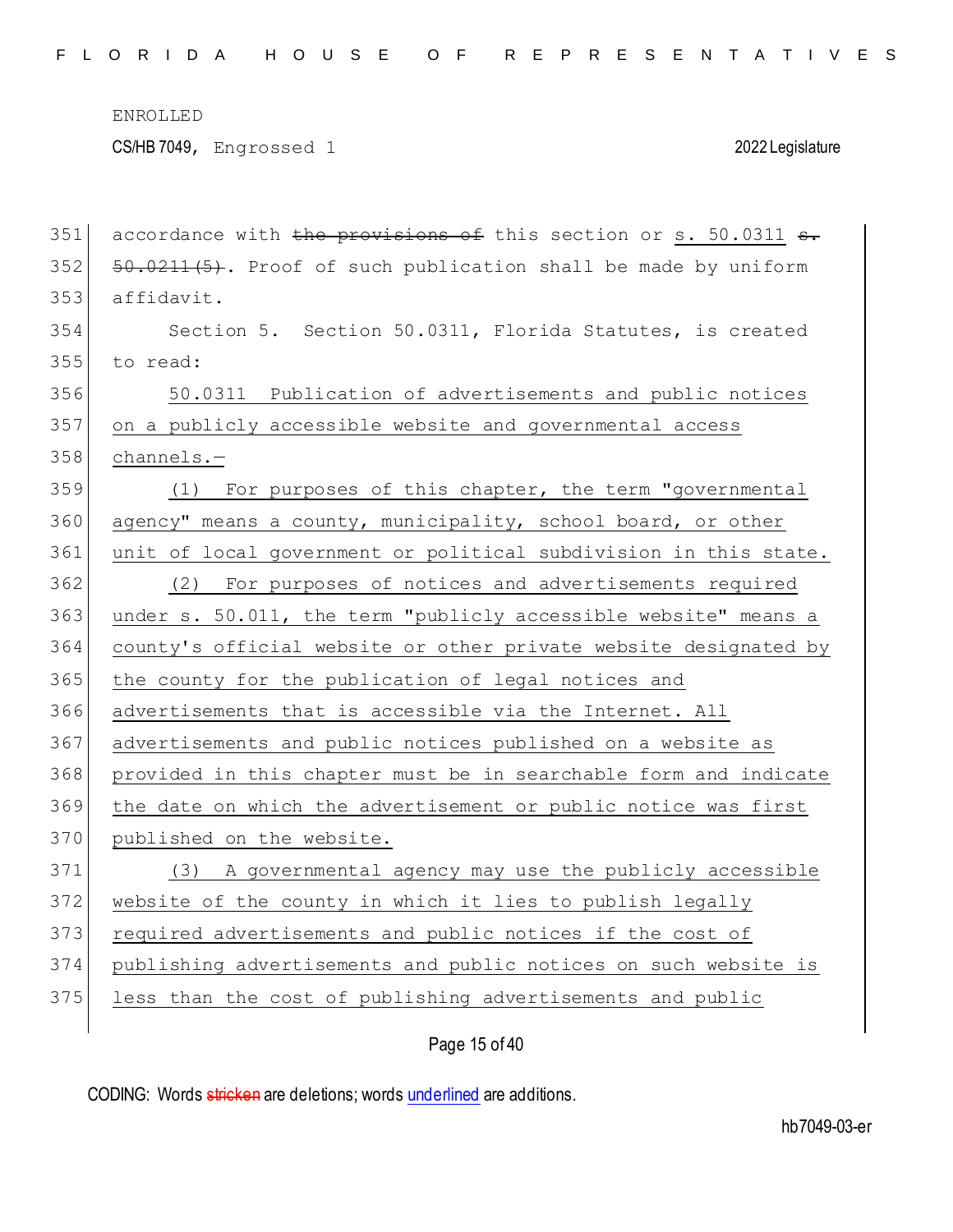CS/HB 7049, Engrossed 1 2022 Legislature

| 376 | notices in a newspaper.                                          |
|-----|------------------------------------------------------------------|
| 377 | (4) A governmental agency with at least 75 percent of its        |
| 378 | population located within a county with a population of fewer    |
| 379 | than 160,000 may use a publicly accessible website to publish    |
| 380 | legally required advertisements and public notices only if the   |
| 381 | governing body of the governmental agency, at a public hearing   |
| 382 | that has been noticed in a newspaper as provided in this         |
| 383 | chapter, determines that the residents of the governmental       |
| 384 | agency have sufficient access to the Internet by broadband       |
| 385 | service, as defined in s. 364.02, or by any other means, such    |
| 386 | that publishing advertisements and public notices on a publicly  |
| 387 | accessible website will not unreasonably restrict public access. |
| 388 | (5) A special district spanning the geographic boundaries        |
| 389 | of more than one county that satisfies the criteria for          |
|     |                                                                  |
| 390 | publishing and chooses to publish legally required               |
| 391 | advertisements and public notices on a publicly accessible       |
| 392 | website must publish such advertisements and public notices on   |
| 393 | the publicly accessible website of each county it spans. For     |
| 394 | purposes of this subsection, the term "special district" has the |
| 395 | same meaning as in s. 189.012.                                   |
| 396 | (6) A governmental agency that uses a publicly accessible        |
| 397 | website to publish legally required advertisements and public    |
| 398 | notices shall provide notice at least once per year in a         |
| 399 | newspaper of general circulation or another publication that is  |
| 400 | mailed or delivered to all residents and property owners         |

Page 16 of 40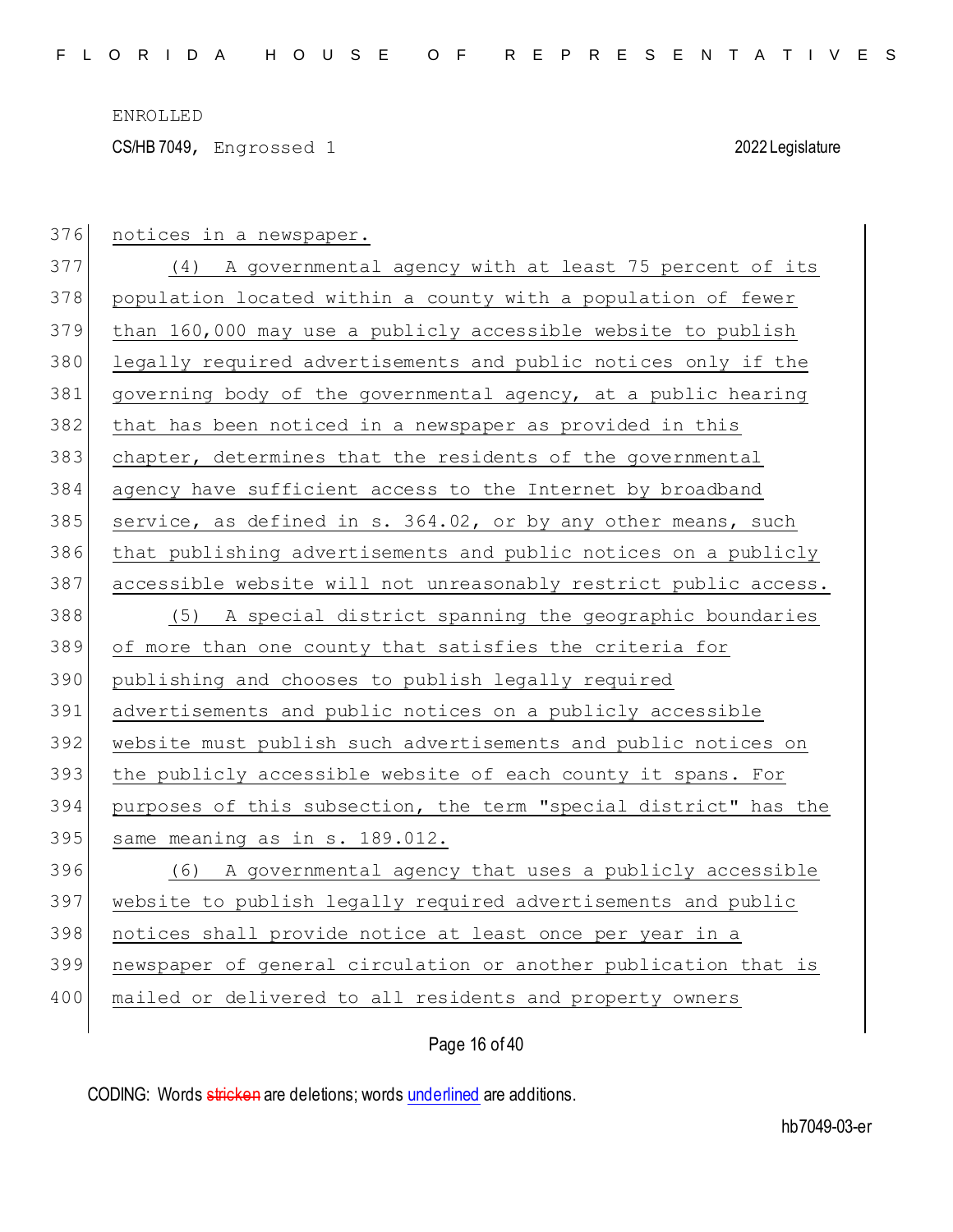CS/HB 7049, Engrossed 1 2022 Legislature

| 401 | throughout the government's jurisdiction, indicating that        |
|-----|------------------------------------------------------------------|
| 402 | property owners and residents may receive legally required       |
| 403 | advertisements and public notices from the governmental agency   |
| 404 | by first-class mail or e-mail upon registering their name and    |
| 405 | address or e-mail address with the governmental agency. The      |
| 406 | governmental agency shall maintain a registry of names,          |
| 407 | addresses, and e-mail addresses of property owners and residents |
| 408 | who have requested in writing that they receive legally required |
| 409 | advertisements and public notices from the governmental agency   |
| 410 | by first-class mail or e-mail.                                   |
| 411 | (7) A link to advertisements and public notices published        |
| 412 | on a publicly accessible website shall be conspicuously placed:  |
| 413 | On the website's homepage or on a page accessible<br>(a)         |
| 414 | through a direct link from the homepage.                         |
| 415 | On the homepage of the website of each governmental<br>(b)       |
| 416 | agency publishing notices on the publicly accessible website or  |
| 417 | on a page accessible through a direct link from the homepage.    |
| 418 | (8) A governmental agency that has a governmental access         |
| 419 | channel authorized under s. 610.109 may also include on its      |
| 420 | governmental access channel a summary of all advertisements and  |
| 421 | public notices that are published on a publicly accessible       |
| 422 | website.                                                         |
| 423 | A public bid advertisement made by a governmental<br>(9)         |
| 424 | agency on a publicly accessible website must include a method to |
| 425 | accept electronic bids.                                          |
|     |                                                                  |

Page 17 of 40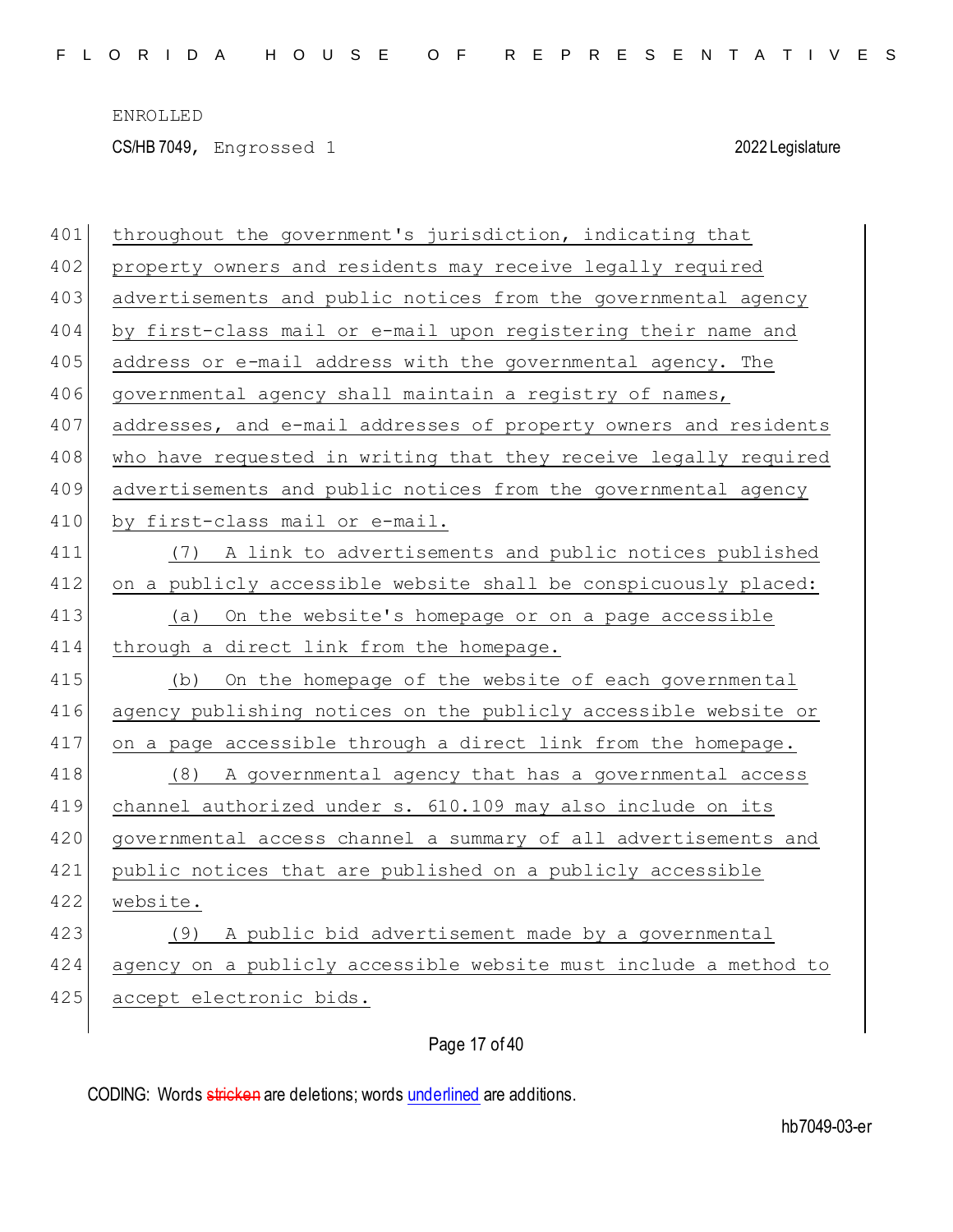CS/HB 7049, Engrossed 1 2022 Legislature

| 426 | Section 6. Section 50.051, Florida Statutes, is amended to      |
|-----|-----------------------------------------------------------------|
| 427 | read:                                                           |
| 428 | 50.051 Proof of publication; form of uniform affidavit.-        |
| 429 | The printed form upon which all such affidavits establishing    |
| 430 | proof of publication are to be executed shall be substantially  |
| 431 | as follows:                                                     |
| 432 | NAME OF COUNTY                                                  |
| 433 | STATE OF FLORIDA                                                |
| 434 | COUNTY OF :                                                     |
| 435 | Before the undersigned authority personally appeared $\ldots$ , |
| 436 | who on oath says that he or she is  of the , a                  |
| 437 | newspaper published at  in  County, Florida; that the           |
| 438 | attached copy of advertisement, being a  in the matter of       |
| 439 | in the  Court, was published on the publicly accessible         |
| 440 | website of  County, Florida, or in a said newspaper by print    |
| 441 | in the issues of  or by publication on the newspaper's          |
| 442 | website, if authorized, on  (date)                              |
| 443 | Affiant further says that the website or newspaper complies     |
| 444 | with all legal requirements for publication in chapter 50,      |
| 445 | Florida Statutes.                                               |
| 446 | Sworn to and subscribed before me this  day of ,                |
| 447 | (year), by , who is personally known to me or who has           |
| 448 | produced (type of identification) as identification.            |
| 449 | (Signature of Notary Public)                                    |
| 450 | (Print, Type, or Stamp Commissioned Name of Notary Public)      |
|     |                                                                 |

# Page 18 of 40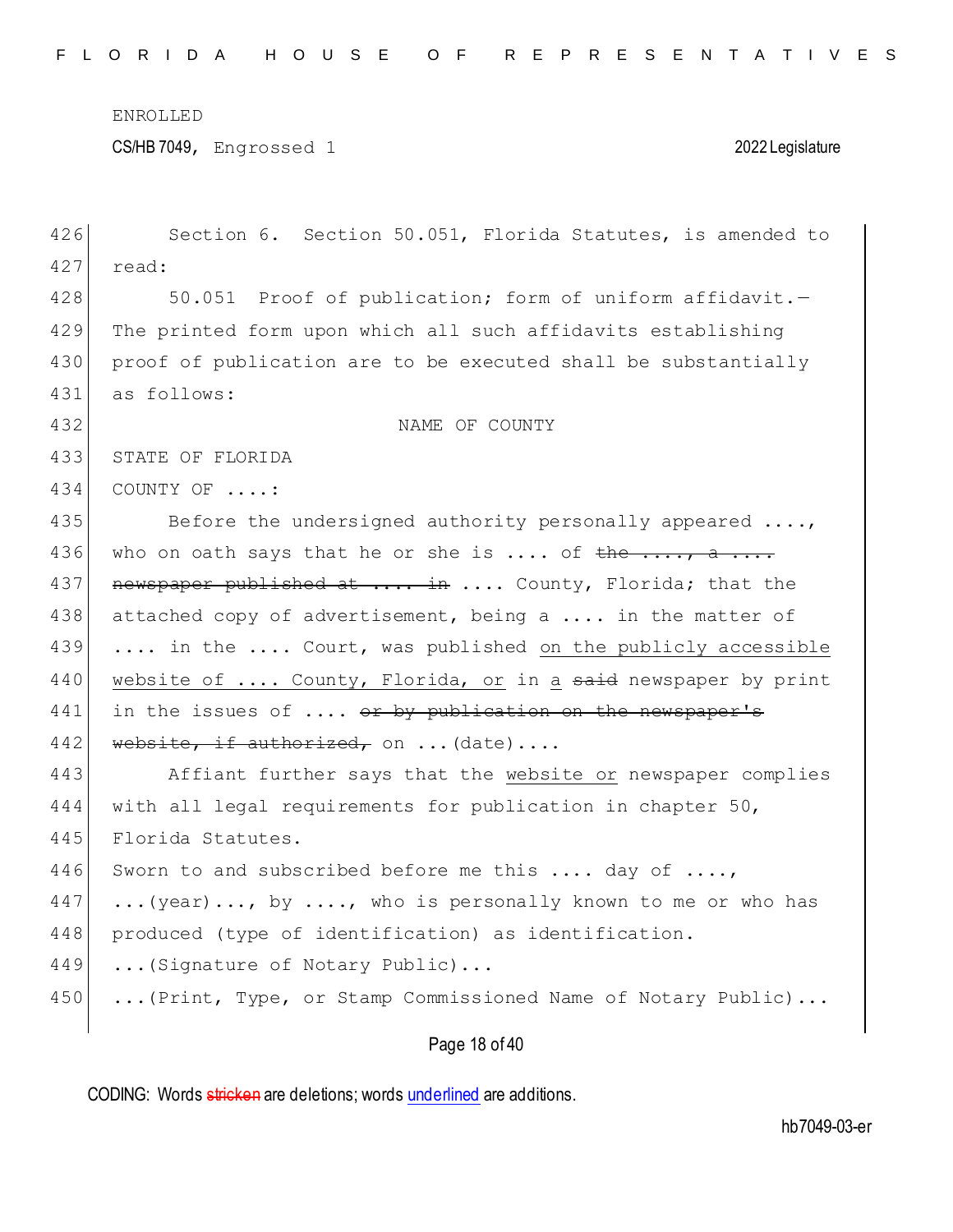CS/HB 7049, Engrossed 1 2022 Legislature

451 ... (Notary Public)... 452 Section 7. Subsection (5) of section 50.061, Florida 453 Statutes, is amended to read: 454 50.061 Amounts chargeable.— 455 (5) If the public notice is published in the print edition 456 of a newspaper, the publishing posting of the notice on the 457 newspaper's website pursuant to s. 50.0211(2)  $s. 50.0211(3)$  must 458 be done at no additional charge. 459 Section 8. Section 50.0711, Florida Statutes, is amended 460 to read: 461 50.0711 Court docket fund; service charges; publications.-462 (1) The clerk of the court in each county may establish a 463 court docket fund for the purpose of paying the cost of 464 publication of the fact of the filing of any civil case in the 465 circuit court of the county by the style and of the calendar 466 relating to such cases. This court docket fund shall be funded 467 by \$1 mandatory court cost for all civil actions, suits, or 468 proceedings filed in the circuit court of the county. The clerk 469 shall maintain such funds separate and apart, and the proceeds 470 from this court cost shall not be diverted to any other fund or 471 for any purpose other than that established in this section. The 472 clerk of the court shall dispense the fund to the designated 473 publicly accessible website publisher or record newspaper in the 474 county on a quarterly basis. 475 (2) If a judicial circuit publishes legal notices in a

Page 19 of 40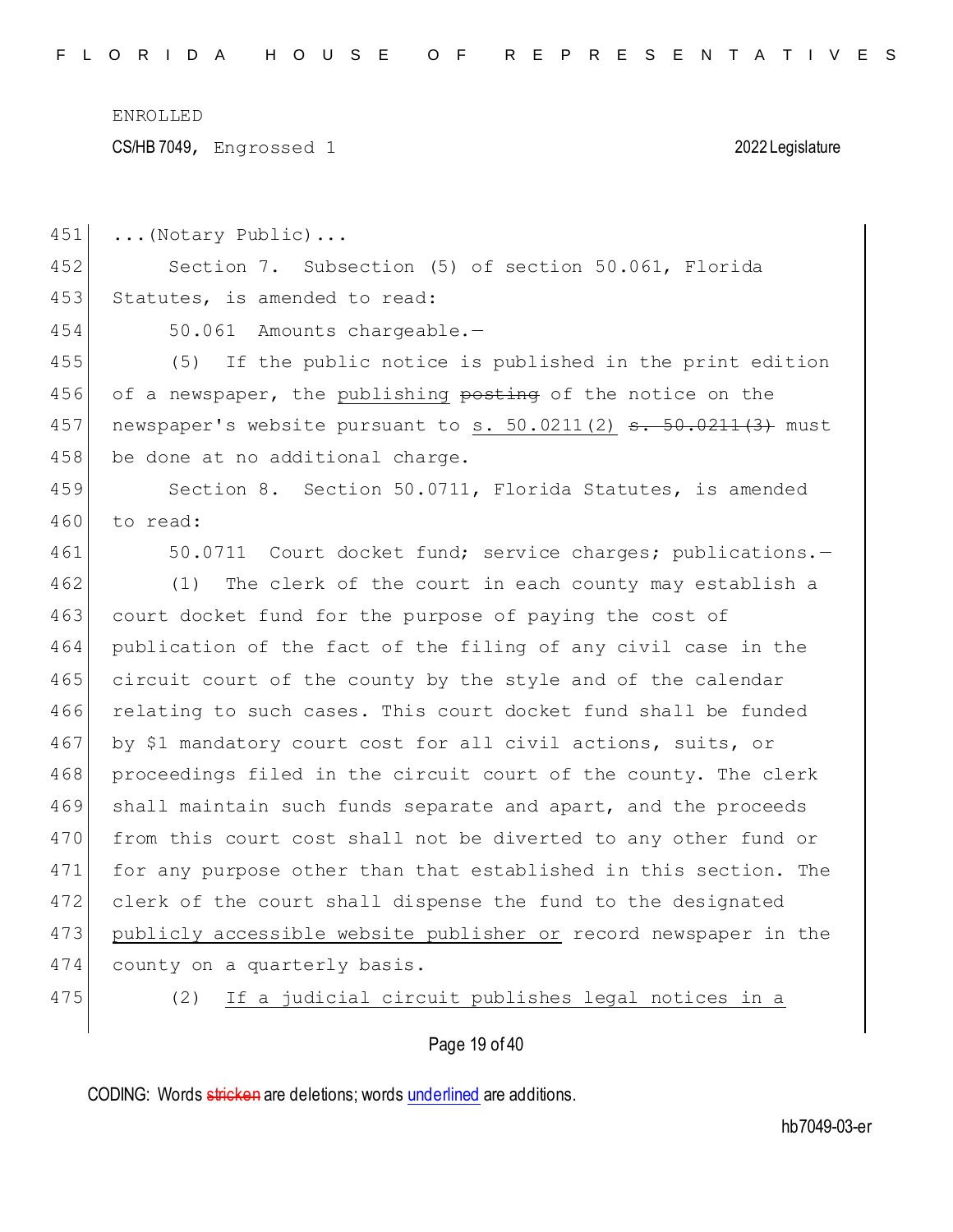476 newspaper, a newspaper qualified under the terms of s. 50.011 477 shall be designated as the record newspaper for such publication 478 by an order of the majority of the judges in the judicial 479 circuit in which such county is located, and such order shall be 480 filed and recorded with the clerk of the circuit court for such 481 county. The designated record newspaper may be changed at the 482 end of any fiscal year of the county by a majority vote of the 483 judges of the judicial circuit of the county ordering such 484 change 30 days prior to the end of the fiscal year, notice of 485 which order shall be given to the previously designated record 486 newspaper.

487 (3) The publicly accessible website publisher or 488 publishers of any designated record newspapers receiving payment 489 from this court docket fund shall publish, without additional 490 charge, the fact of the filing of any civil case, suit, or 491 action filed in such county in the circuit. Such publication 492 shall be in accordance with a schedule agreed upon between the 493 website publisher or record newspaper and the clerk of the court 494 in such county.

 (4) The publicly accessible website publisher or publishers of any designated record newspapers receiving revenues from the court docket fund established in subsection 498 (1) shall, without charge, accept legal advertisements for the 499 purpose of service of process by publication under s. 49.011(4), (10), and (11) when such publication is required of persons

### Page 20 of 40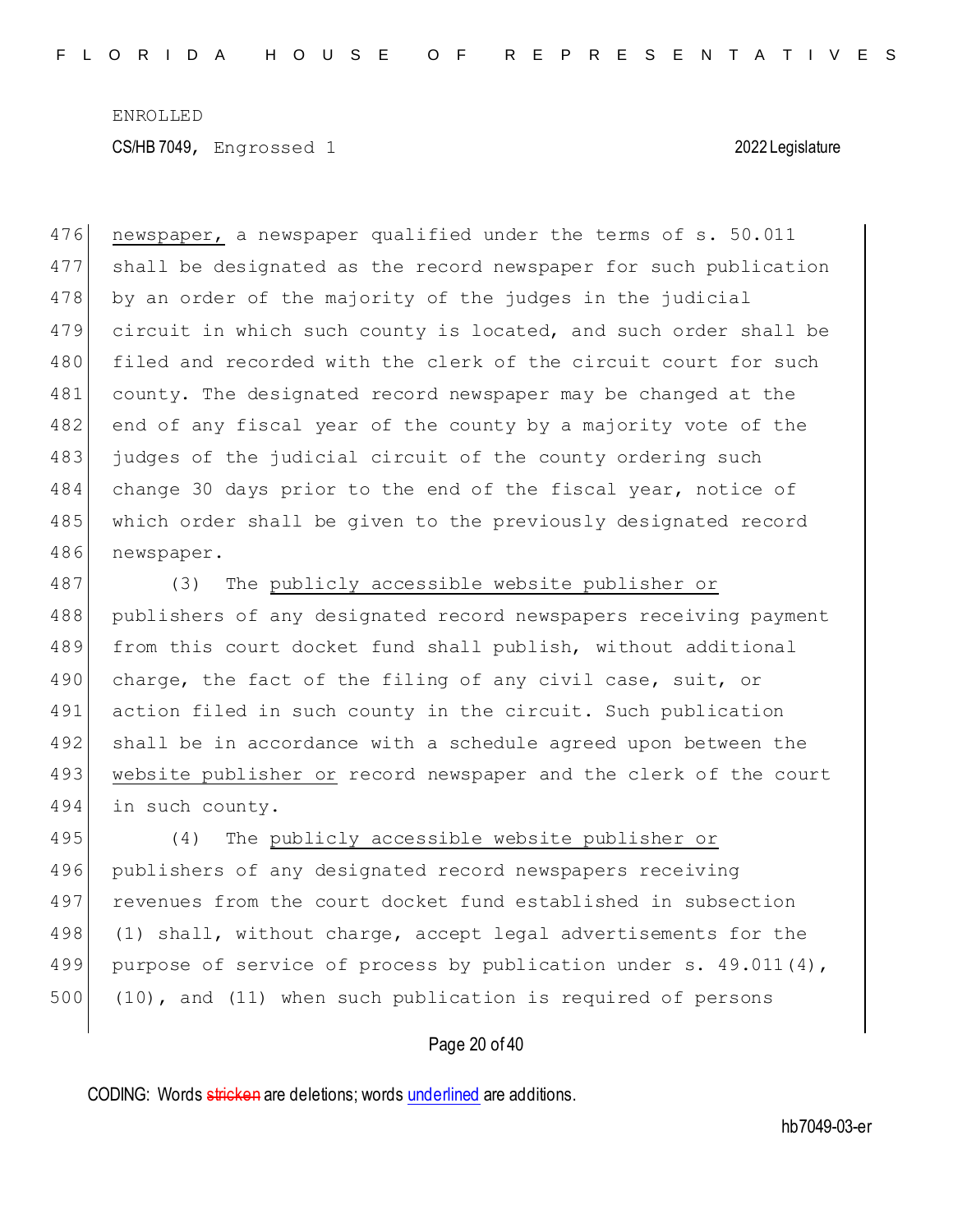CS/HB 7049, Engrossed 1 2022 Legislature

501 authorized to proceed as indigent persons under s. 57.081. 502 Section 9. Section 11.02, Florida Statutes, is amended to 503 read:

504 11.02 Notice of special or local legislation or certain 505 relief acts.—The notice required to obtain special or local 506 legislation or any relief act specified in s. 11.065 shall be by 507 publishing the identical notice as provided in chapter 50 or 508 circulated throughout the county or counties where the matter or 509 thing to be affected by such legislation shall be situated one 510 time at least 30 days before introduction of the proposed law 511 into the Legislature or, if the notice is not published on a 512 publicly accessible website as provided in s. 50.0311 made by 513 Internet publication as provided in s. 50.0211(5) and there is 514 being no newspaper circulated throughout or published in the 515 county, by posting for at least 30 days at not fewer less than 516 three public places in the county or each of the counties, one 517 of which places shall be at the courthouse in the county or 518 counties where the matter or thing to be affected by such 519 legislation shall be situated. Notice of special or local 520 legislation shall state the substance of the contemplated law, 521 as required by s. 10, Art. III of the State Constitution. Notice 522 of any relief act specified in s. 11.065 shall state the name of 523 the claimant, the nature of the injury or loss for which the 524 claim is made, and the amount of the claim against the affected 525 municipality's revenue-sharing trust fund.

# Page 21 of 40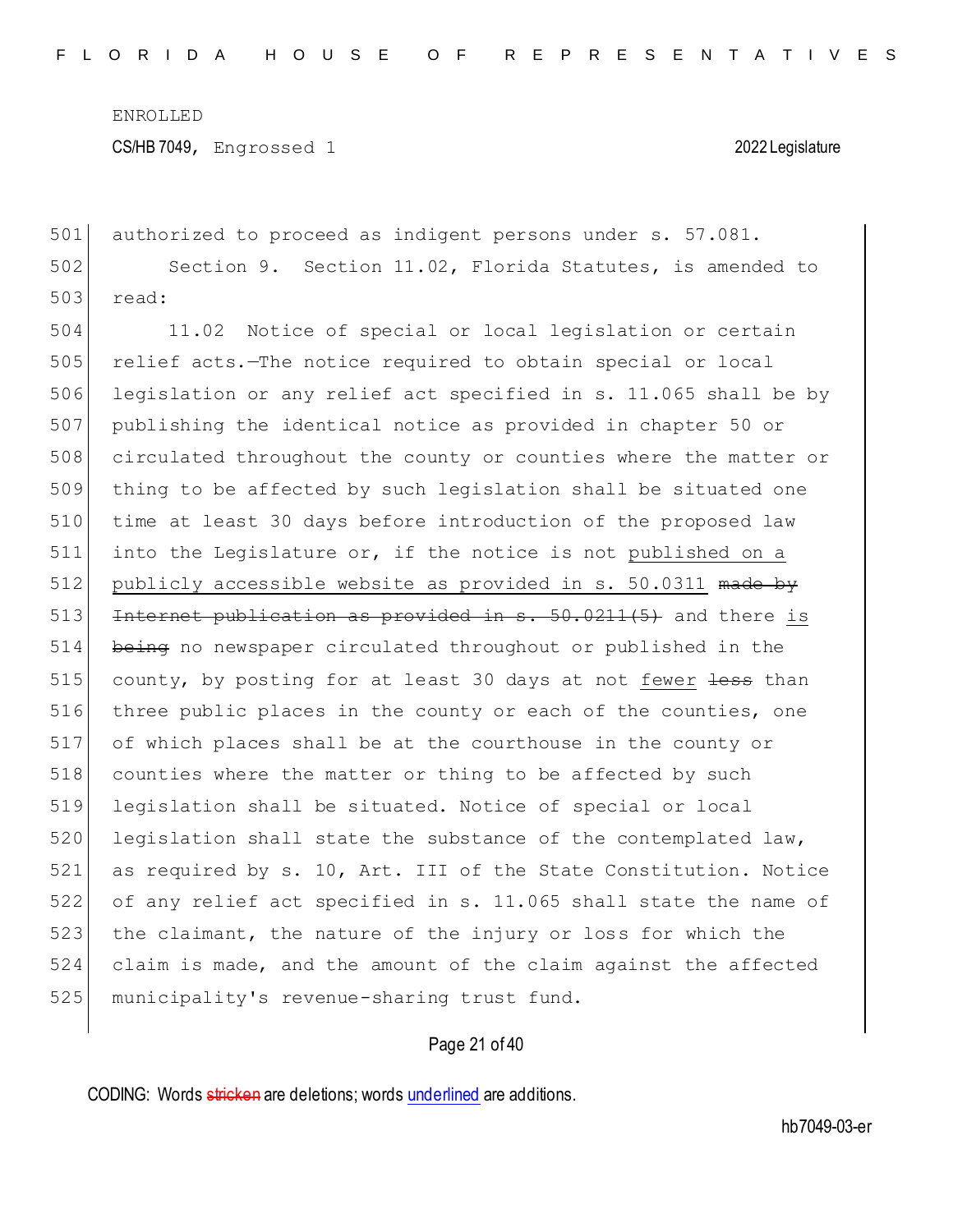CS/HB 7049, Engrossed 1 2022 Legislature

| 526 | Section 10. Subsection (2) of section 45.031, Florida            |
|-----|------------------------------------------------------------------|
| 527 | Statutes, is amended to read:                                    |
| 528 | Judicial sales procedure. - In any sale of real or<br>45.031     |
| 529 | personal property under an order or judgment, the procedures     |
| 530 | provided in this section and ss. 45.0315-45.035 may be followed  |
| 531 | as an alternative to any other sale procedure if so ordered by   |
| 532 | the court.                                                       |
| 533 | (2)<br>PUBLICATION OF SALE.-Notice of sale shall be published    |
| 534 | on a publicly accessible website as provided in s. 50.0311 for   |
| 535 | at least 2 consecutive weeks before the sale or once a week for  |
| 536 | 2 consecutive weeks in a newspaper of general circulation, as    |
| 537 | provided defined in chapter 50, published in the county where    |
| 538 | the sale is to be held. The second publication by newspaper      |
| 539 | shall be at least 5 days before the sale. The notice shall       |
| 540 | contain:                                                         |
| 541 | A description of the property to be sold.<br>(a)                 |
| 542 | The time and place of sale.<br>(b)                               |
| 543 | (C)<br>A statement that the sale will be made pursuant to the    |
| 544 | order or final judgment.                                         |
| 545 | The caption of the action.<br>(d)                                |
| 546 | The name of the clerk making the sale.<br>(e)                    |
| 547 | A statement that any person claiming an interest in<br>(f)       |
| 548 | the surplus from the sale, if any, other than the property owner |
| 549 | as of the date of the lis pendens must file a claim before the   |
| 550 | clerk reports the surplus as unclaimed.                          |
|     | Page 22 of 40                                                    |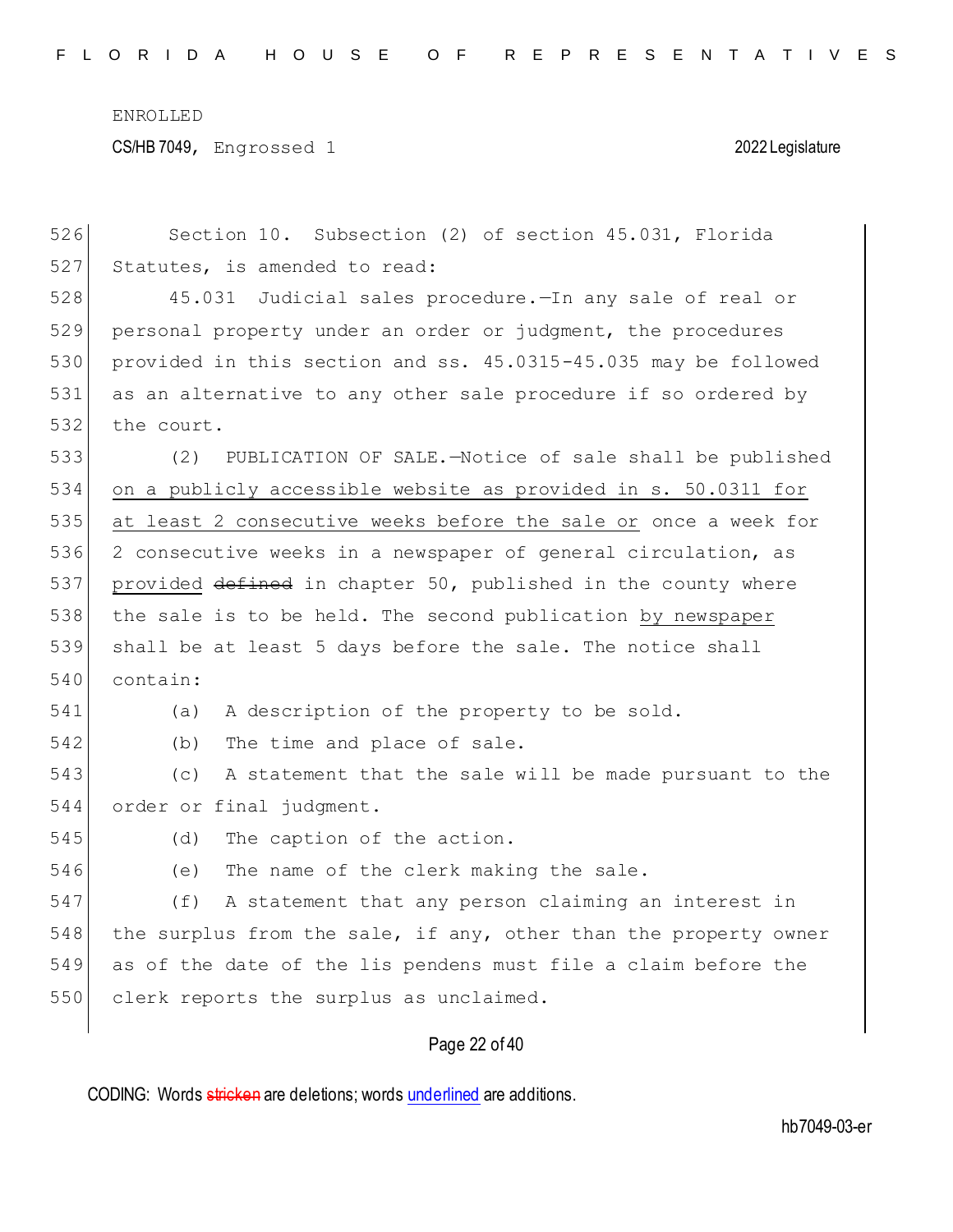| 551 |                                                                  |
|-----|------------------------------------------------------------------|
| 552 | The court, in its discretion, may enlarge the time of the sale.  |
| 553 | Notice of the changed time of sale shall be published as         |
| 554 | provided herein.                                                 |
| 555 | Section 11. Subsection (12) of section 90.902, Florida           |
| 556 | Statutes, is amended to read:                                    |
| 557 | 90.902 Self-authentication.-Extrinsic evidence of                |
| 558 | authenticity as a condition precedent to admissibility is not    |
| 559 | required for:                                                    |
| 560 | (12) A legal notice published in accordance with the             |
| 561 | requirements of chapter 50 in the print edition of a qualified   |
| 562 | newspaper or on a publicly accessible website as provided in s.  |
| 563 | 50.0311 the website of a qualified newspaper.                    |
| 564 | Section 12. Paragraph (d) of subsection (1) of section           |
| 565 | 120.81, Florida Statutes, is amended to read:                    |
| 566 | 120.81 Exceptions and special requirements; general              |
| 567 | $area. -$                                                        |
| 568 | EDUCATIONAL UNITS.-<br>(1)                                       |
| 569 | Notwithstanding any other provision of this chapter,<br>(d)      |
| 570 | educational units shall not be required to include the full text |
| 571 | of the rule or rule amendment in notices relating to rules and   |
| 572 | need not publish these or other notices in the Florida           |
| 573 | Administrative Register, but notice shall be made:               |
| 574 | By publication in a newspaper qualified under chapter<br>$1$ .   |
| 575 | 50 in the affected area or on a publicly accessible website as   |
|     | Page 23 of 40                                                    |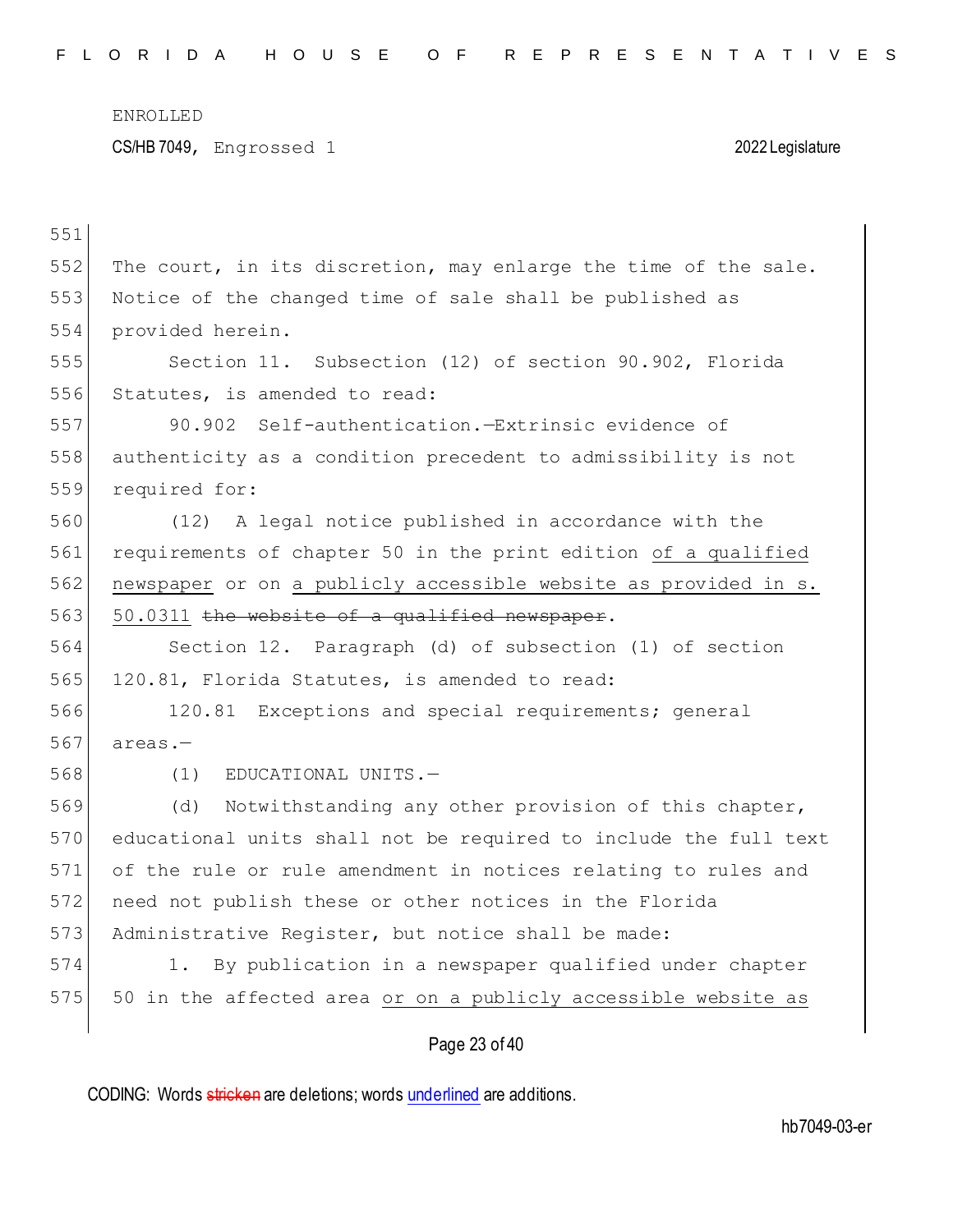CS/HB 7049, Engrossed 1 2022 Legislature

| 576 | provided in s. 50.0311;                                          |
|-----|------------------------------------------------------------------|
| 577 | By mail to all persons who have made requests of the<br>2.       |
| 578 | educational unit for advance notice of its proceedings and to    |
| 579 | organizations representing persons affected by the proposed      |
| 580 | rule; and                                                        |
| 581 | 3. By posting in appropriate places so that those                |
| 582 | particular classes of persons to whom the intended action is     |
| 583 | directed may be duly notified.                                   |
| 584 | Section 13. Paragraph (b) of subsection (1) of section           |
| 585 | 121.055, Florida Statutes, is amended to read:                   |
| 586 | Senior Management Service Class.-There is hereby<br>121.055      |
| 587 | established a separate class of membership within the Florida    |
| 588 | Retirement System to be known as the "Senior Management Service  |
| 589 | Class," which shall become effective February 1, 1987.           |
| 590 | (1)                                                              |
| 591 | $(b)$ 1. Except as provided in subparagraph 2., effective        |
| 592 | January 1, 1990, participation in the Senior Management Service  |
| 593 | Class is compulsory for the president of each community college, |
| 594 | the manager of each participating municipality or county, and    |
| 595 | all appointed district school superintendents. Effective January |
| 596 | 1, 1994, additional positions may be designated for inclusion in |
| 597 | the Senior Management Service Class if:                          |
| 598 | Positions to be included in the class are designated by<br>a.    |
| 599 | the local agency employer. Notice of intent to designate         |
| 600 | positions for inclusion in the class must be published for at    |
|     | Page 24 of 40                                                    |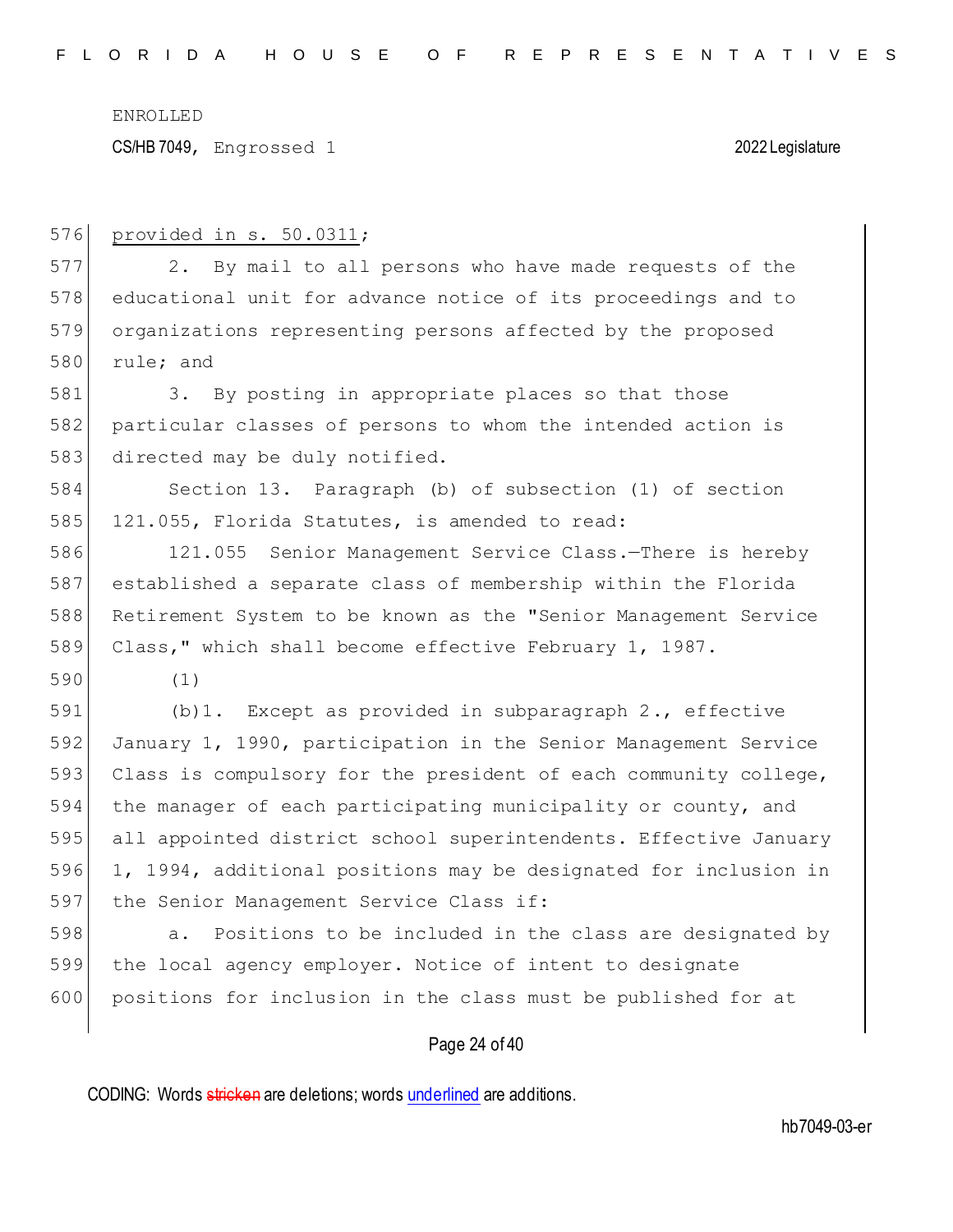601 least 2 consecutive weeks if published on a publicly accessible 602 website as provided in s.  $50.0311$  by Internet publication as 603 provided in s. 50.0211(5) or, if published in print, once a week 604 for 2 consecutive weeks in a newspaper qualified under chapter  $605$  50 that is published in the county or counties affected.

 b. Up to 10 nonelective full-time positions may be designated for each local agency employer reporting to the 608 department; for local agencies with 100 or more regularly established positions, additional nonelective full-time 610 positions may be designated, not to exceed 1 percent of the regularly established positions within the agency.

 c. Each position added to the class must be a managerial or policymaking position filled by an employee who is not subject to continuing contract and serves at the pleasure of the 615 local agency employer without civil service protection, and who:

616 (I) Heads an organizational unit; or

617 (II) Has responsibility to effect or recommend personnel, 618 budget, expenditure, or policy decisions in his or her areas of 619 responsibility.

620 2. In lieu of participation in the Senior Management 621 Service Class, members of the Senior Management Service Class, 622 pursuant to subparagraph 1., may withdraw from the Florida 623 Retirement System altogether. The decision to withdraw from the 624 system is irrevocable as long as the employee holds the 625 position. Any service creditable under the Senior Management

# Page 25 of 40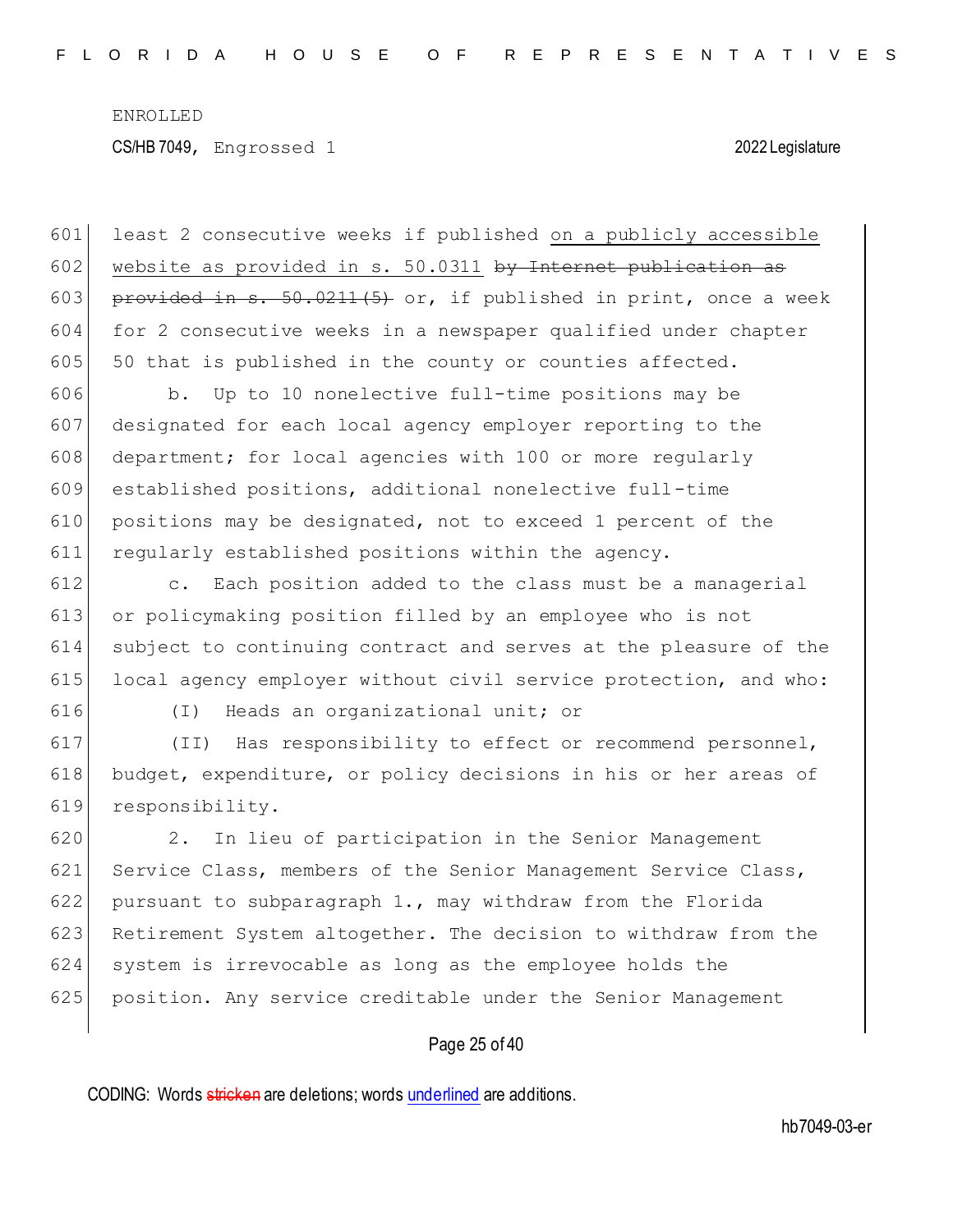626 Service Class shall be retained after the member withdraws from 627 the system; however, additional service credit in the Senior 628 Management Service Class may not be earned after such 629 withdrawal. Such members are not eligible to participate in the 630 Senior Management Service Optional Annuity Program.

631 3. Effective January 1, 2006, through June 30, 2006, an employee who has withdrawn from the Florida Retirement System under subparagraph 2. has one opportunity to elect to participate in the pension plan or the investment plan.

635 a. If the employee elects to participate in the investment 636 plan, membership shall be prospective, and the applicable 637 provisions of s. 121.4501(4) govern the election.

638 b. If the employee elects to participate in the pension 639 plan, the employee shall, upon payment to the system trust fund 640 of the amount calculated under sub-sub-subparagraph (I), receive 641 service credit for prior service based upon the time during 642 which the employee had withdrawn from the system.

 (I) The cost for such credit shall be an amount representing the actuarial accrued liability for the affected 645 period of service. The cost shall be calculated using the discount rate and other relevant actuarial assumptions that were used to value the pension plan liabilities in the most recent actuarial valuation. The calculation must include any service already maintained under the pension plan in addition to the 650 period of withdrawal. The actuarial accrued liability

### Page 26 of 40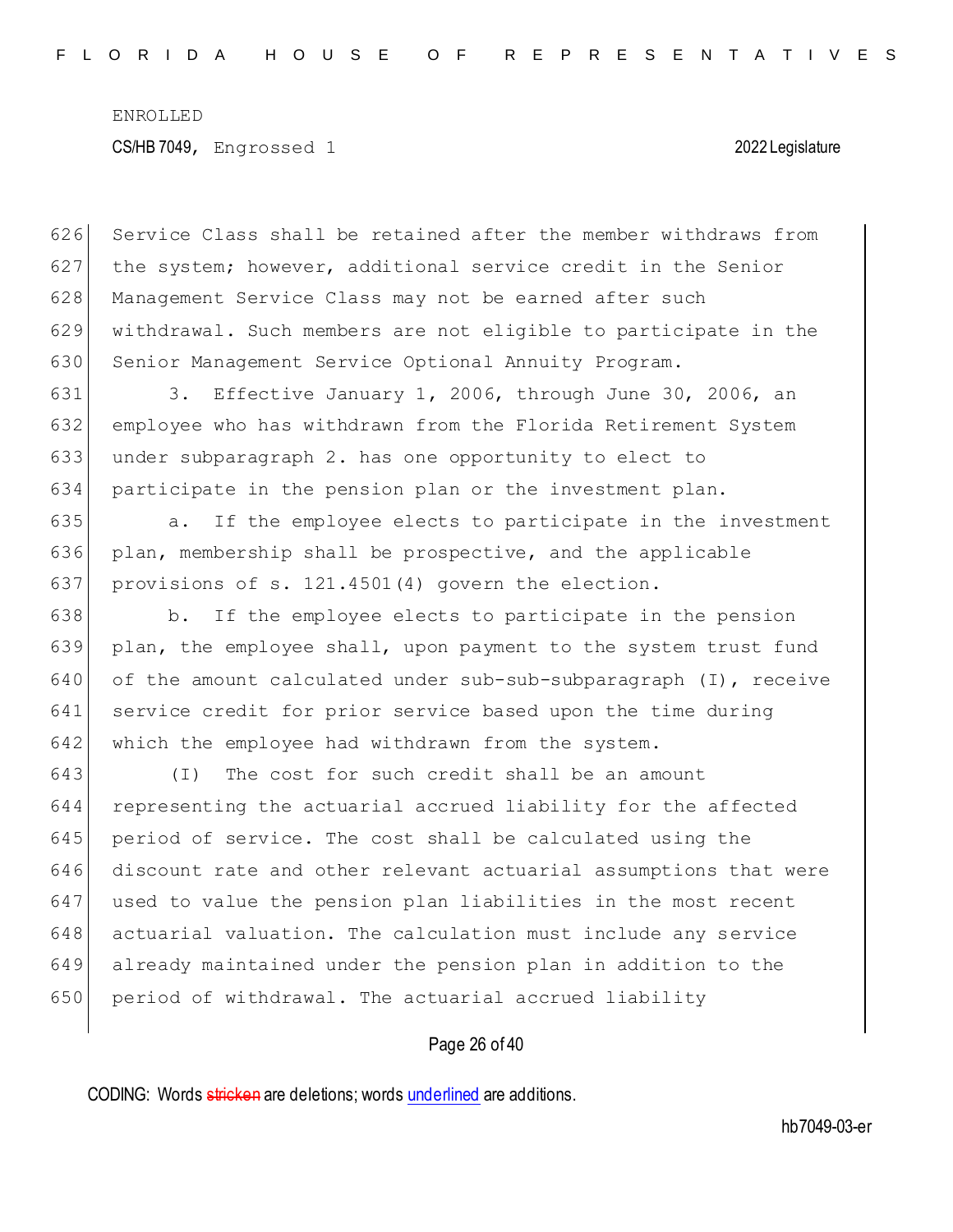attributable to any service already maintained under the pension plan shall be applied as a credit to the total cost resulting from the calculation. The division must ensure that the transfer sum is prepared using a formula and methodology certified by an 655 actuary.

656 (II) The employee must transfer a sum representing the net 657 cost owed for the actuarial accrued liability in sub-sub-658 subparagraph (I) immediately following the time of such 659 movement, determined assuming that attained service equals the 660 sum of service in the pension plan and the period of withdrawal.

661 (h)1. Except as provided in subparagraph 3., effective 662 January 1, 1994, participation in the Senior Management Service 663 Class shall be compulsory for the State Courts Administrator and 664 the Deputy State Courts Administrators, the Clerk of the Supreme 665 Court, the Marshal of the Supreme Court, the Executive Director 666 of the Justice Administrative Commission, the capital collateral 667 regional counsel, the clerks of the district courts of appeals, 668 the marshals of the district courts of appeals, and the trial 669 court administrator and the Chief Deputy Court Administrator in 670 each judicial circuit. Effective January 1, 1994, additional 671 positions in the offices of the state attorney and public 672 defender in each judicial circuit may be designated for 673 inclusion in the Senior Management Service Class of the Florida 674 Retirement System, provided that:

675 a. Positions to be included in the class shall be

### Page 27 of 40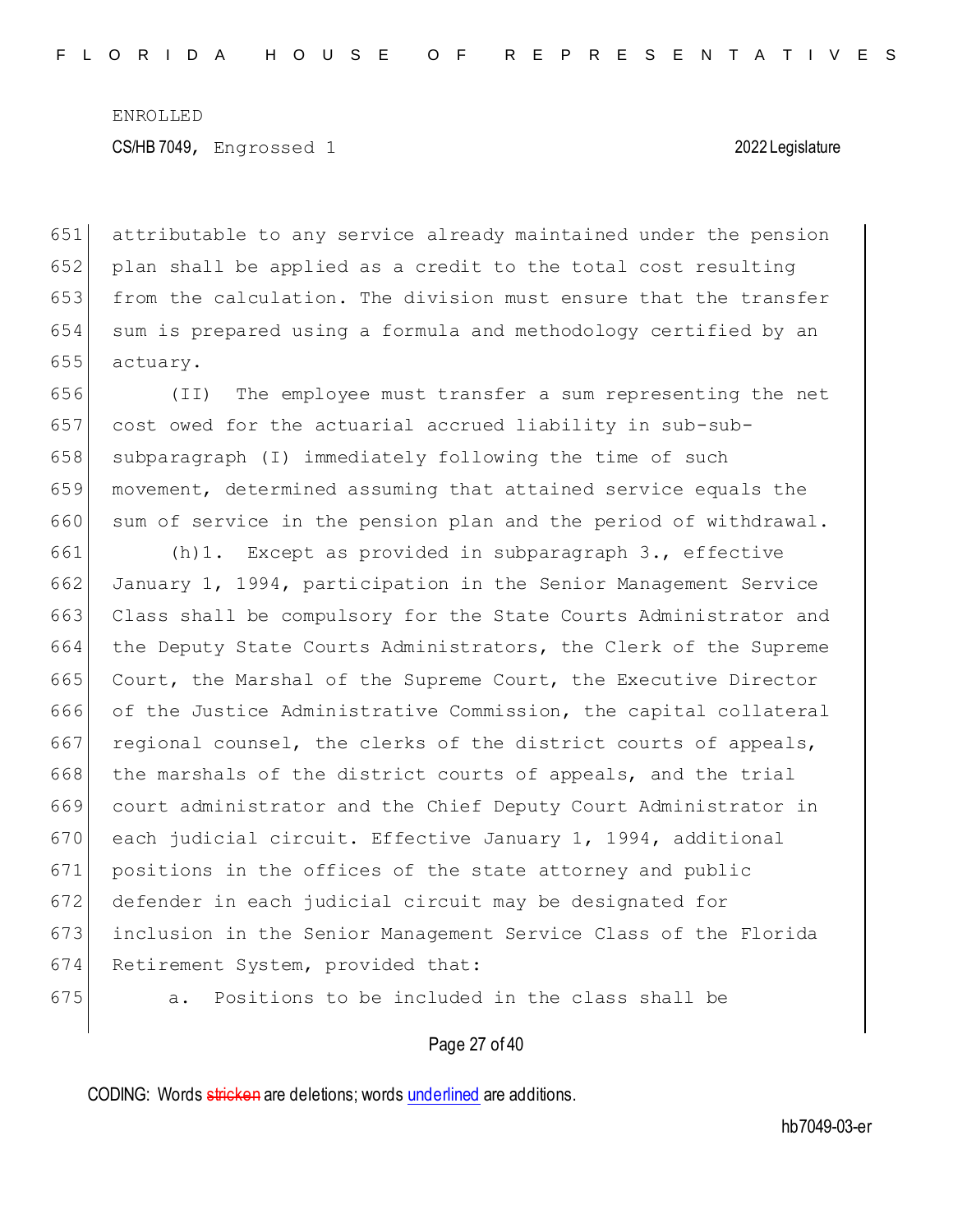designated by the state attorney or public defender, as appropriate. Notice of intent to designate positions for inclusion in the class shall be published for at least 2 consecutive weeks on a publicly accessible website as provided 680 in s. 50.0311 by Internet publication as provided in s.  $\left[50.0211(5) \right]$  or, if published in print, once a week for 2 consecutive weeks in a newspaper qualified under chapter 50 in 683 the county or counties affected.

684 b. One nonelective full-time position may be designated 685 for each state attorney and public defender reporting to the 686 Department of Management Services; for agencies with 200 or more 687 regularly established positions under the state attorney or 688 public defender, additional nonelective full-time positions may 689 be designated, not to exceed 0.5 percent of the regularly 690 established positions within the agency.

691 c. Each position added to the class must be a managerial 692 or policymaking position filled by an employee who serves at the 693 pleasure of the state attorney or public defender without civil 694 service protection, and who:

695 (I) Heads an organizational unit; or

696 (II) Has responsibility to effect or recommend personnel, 697 budget, expenditure, or policy decisions in his or her areas of 698 responsibility.

699 2. Participation in this class shall be compulsory, except 700 as provided in subparagraph 3., for any judicial employee who

### Page 28 of 40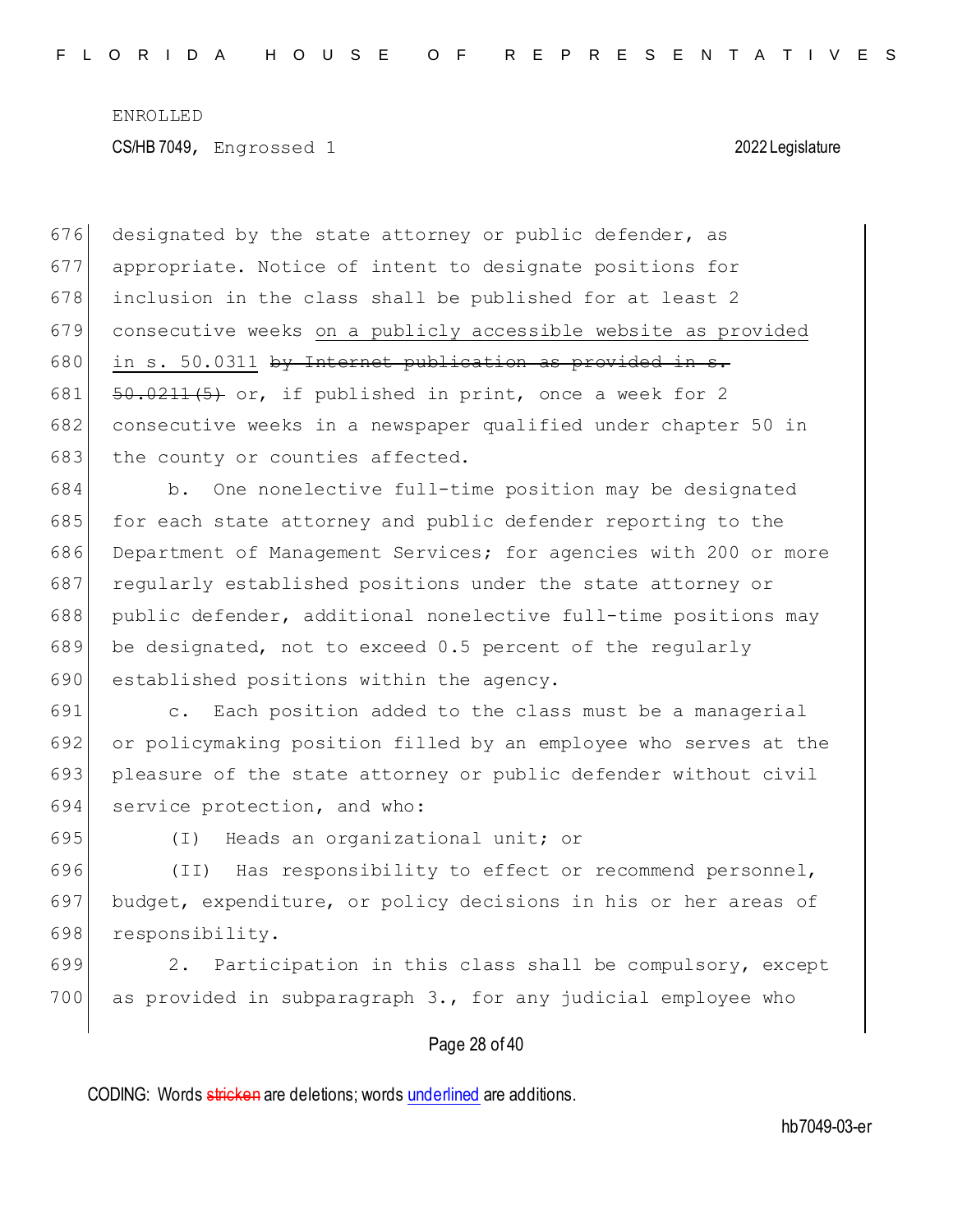Page 29 of 40 holds a position designated for coverage in the Senior Management Service Class, and such participation shall continue until the employee terminates employment in a covered position. Effective January 1, 2001, participation in this class is compulsory for assistant state attorneys, assistant statewide prosecutors, assistant public defenders, and assistant capital collateral regional counsel. Effective January 1, 2002, participation in this class is compulsory for assistant attorneys general. 3. In lieu of participation in the Senior Management 711 Service Class, such members, excluding assistant state attorneys, assistant public defenders, assistant statewide 713 prosecutors, assistant attorneys general, and assistant capital collateral regional counsel, may participate in the Senior Management Service Optional Annuity Program as established in 716 subsection (6). Section 14. Paragraph (a) of subsection (2) of section 718 162.12, Florida Statutes, is amended to read: 719 162.12 Notices.-720 (2) In addition to providing notice as set forth in subsection (1), at the option of the code enforcement board or the local government, notice may be served by publication or 723 posting, as follows: (a)1. Such notice shall be published in print in a 725 newspaper or on a publicly accessible website as provided in s.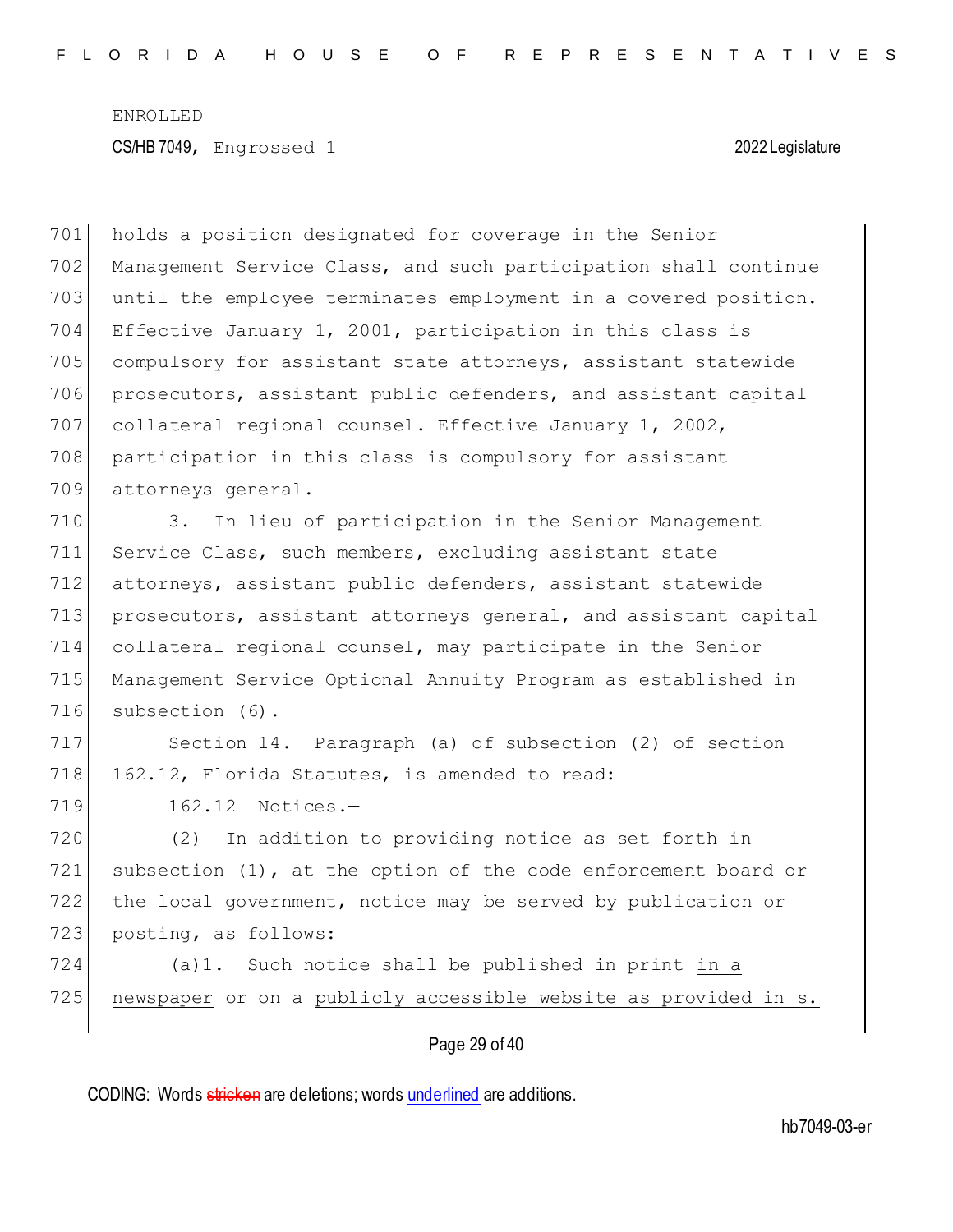CS/HB 7049, Engrossed 1 2022 Legislature

 50.0311 newspaper's website and the statewide legal notice 727 website as provided in s.  $50.0211(5)$  for 4 consecutive weeks. If 728 published in print, the notice shall be published once during each week for 4 consecutive weeks (four publications being sufficient) in a newspaper in the county where the code enforcement board is located. The newspaper shall meet such requirements as are prescribed under chapter 50 for legal and official advertisements. 2. Proof of publication shall be made as provided in ss. 50.041 and 50.051. Section 15. Subsection (1) of section 189.015, Florida 737 Statutes, is amended to read: 738 189.015 Meetings; notice; required reports.- (1) The governing body of each special district shall file quarterly, semiannually, or annually a schedule of its regular meetings with the local governing authority or authorities. The 742 schedule shall include the date, time, and location of each 743 scheduled meeting. The schedule shall be published quarterly, semiannually, or annually in the manner required in this 745 subsection. The governing body of an independent special 746 district shall advertise the day, time, place, and purpose of any meeting other than a regular meeting or any recessed and 748 reconvened meeting of the governing body, at least 7 days before such meeting as provided in chapter 50 in the county or counties in which the special district is located, unless a bona fide

# Page 30 of 40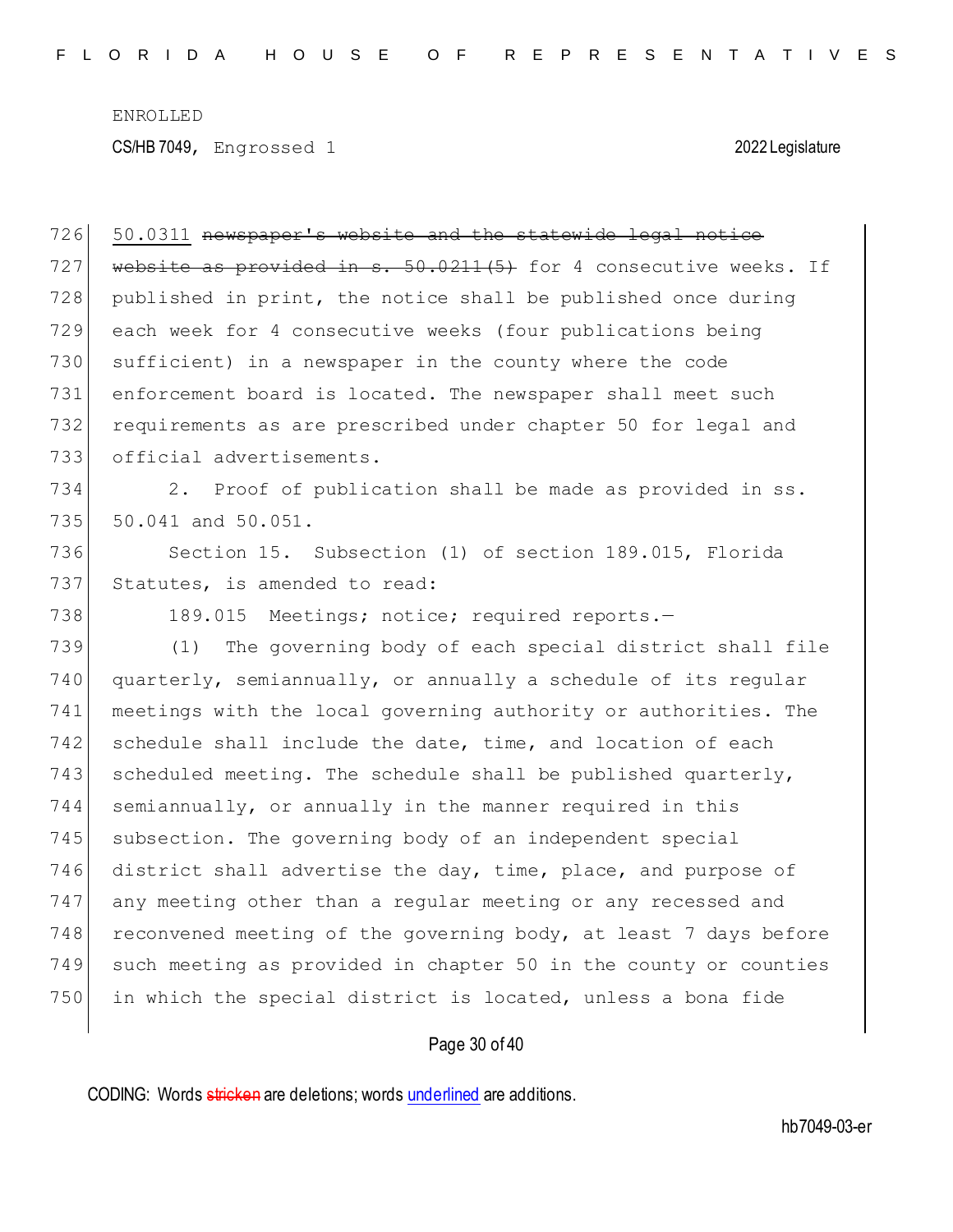emergency situation exists, in which case a meeting to deal with 752 the emergency may be held as necessary, with reasonable notice, 753 so long as it is subsequently ratified by the governing body. No approval of the annual budget shall be granted at an emergency meeting. The notice shall be posted as provided in chapter 50. Any other provision of law to the contrary notwithstanding, and except in the case of emergency meetings, water management districts may provide reasonable notice of public meetings held to evaluate responses to solicitations issued by the water management district, as provided in chapter 50 by publication on 761 a publicly accessible website Internet publication or by publication in a newspaper in the county where the principal office of the water management district is located, or in the county or counties where the public work will be performed, no 765 fewer  $\frac{1}{1}$  tess than 7 days before such meeting. Section 16. Paragraph (d) of subsection (1) of section 767 190.005, Florida Statutes, is amended to read: 768 190.005 Establishment of district.- (1) The exclusive and uniform method for the establishment 770 of a community development district with a size of 2,500 acres or more shall be pursuant to a rule, adopted under chapter 120 772 by the Florida Land and Water Adjudicatory Commission, granting a petition for the establishment of a community development district.

775 (d) A local public hearing on the petition shall be

### Page 31 of 40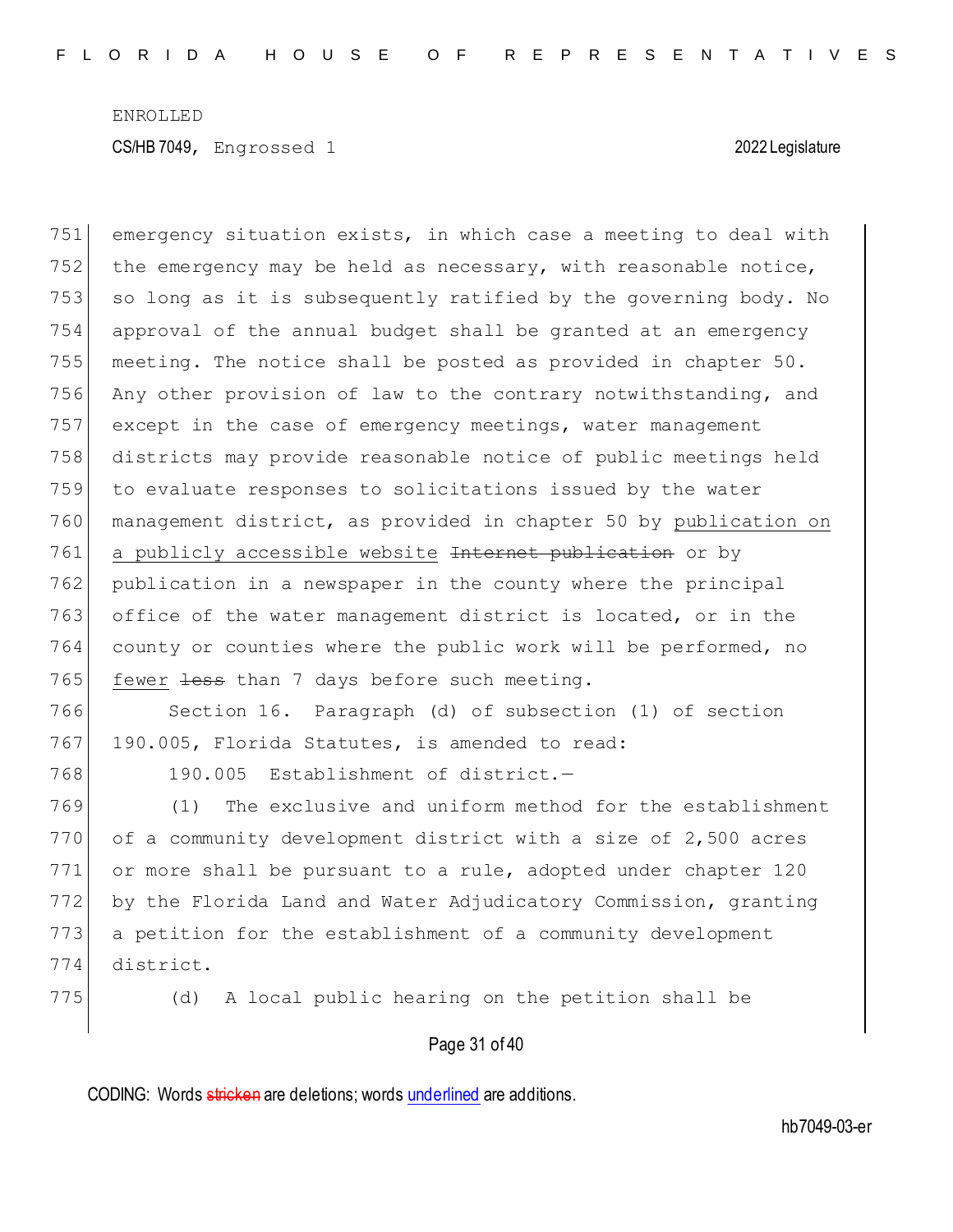776 conducted by a hearing officer in conformance with the 777 applicable requirements and procedures of the Administrative 778 Procedure Act. The hearing shall include oral and written 779 comments on the petition pertinent to the factors specified in 780 paragraph (e). The hearing shall be held at an accessible 781 location in the county in which the community development 782 district is to be located. The petitioner shall cause a notice 783 of the hearing to be published for 4 successive weeks on a 784 publicly accessible website as provided in s. 50.0311 785 newspaper's website and the statewide legal notice website 786 provided in s. 50.0211(5) or, if published in print, in a 787 newspaper at least once a week for the 4 successive weeks 788 immediately prior to the hearing as provided in chapter 50. Such 789 notice shall give the time and place for the hearing, a 790 description of the area to be included in the district, which 791 description shall include a map showing clearly the area to be 792 covered by the district, and any other relevant information 793 which the establishing governing bodies may require. If 794 published in the print edition of a newspaper, the advertisement 795 may not be placed in the portion of the newspaper where legal 796 notices and classified advertisements appear. The advertisement 797 must be published in a newspaper in the county and of general 798 interest and readership in the community pursuant to chapter 50. 799 Whenever possible, the advertisement shall appear in a newspaper 800 that is published at least weekly, unless the only newspaper in

### Page 32 of 40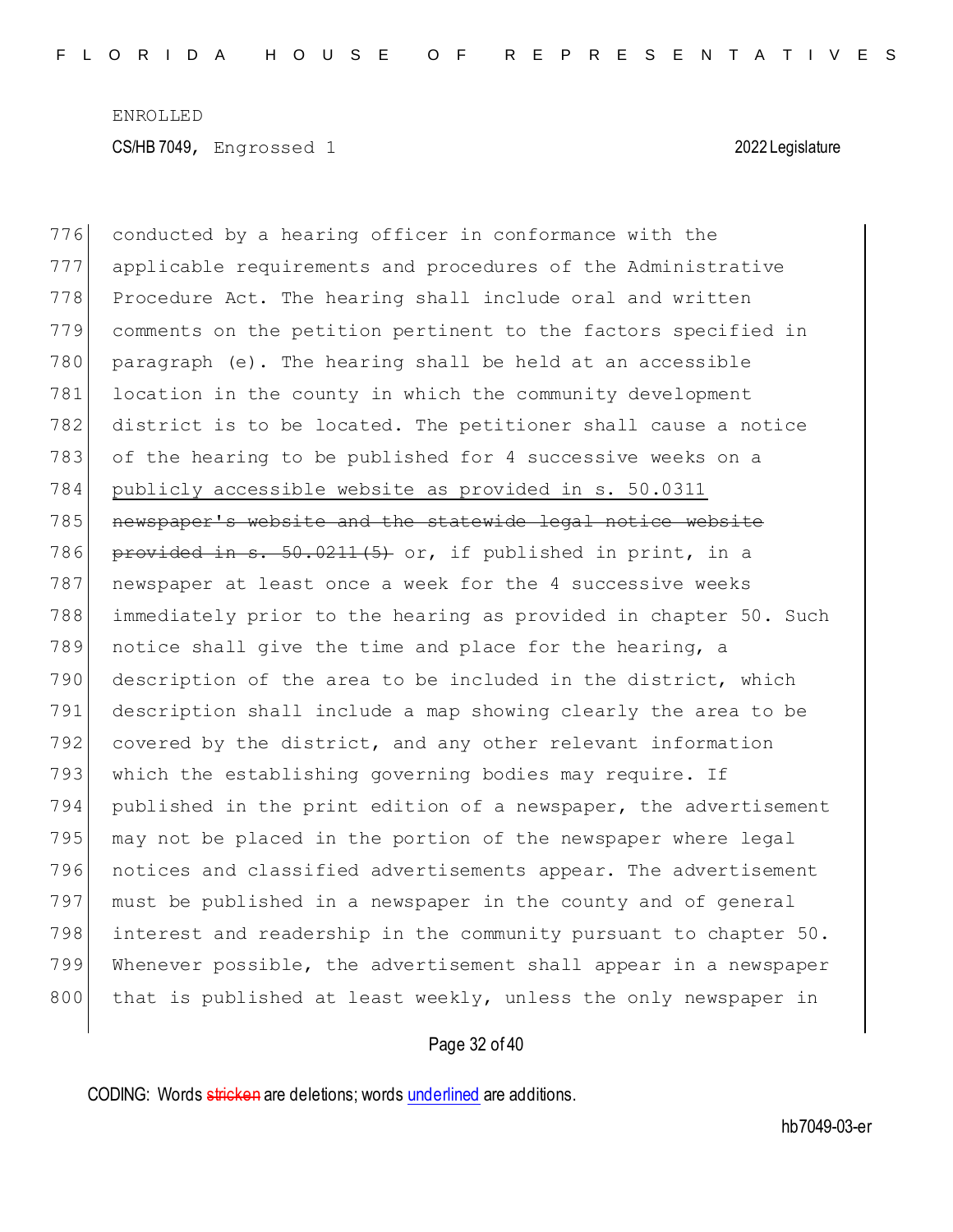801 the community is published less than weekly. If the notice is 802 published in the print edition of the newspaper, the map must 803 also be included in any online advertisement pursuant to s. 804 50.0211. All affected units of general-purpose local government 805 and the general public shall be given an opportunity to appear 806 at the hearing and present oral or written comments on the 807 petition.

808 Section 17. Paragraph (h) of subsection (3) of section 809 200.065, Florida Statutes, is amended to read:

810 200.065 Method of fixing millage.-

811 (3) The advertisement shall be published as provided in 812 chapter 50. If the advertisement is published in the print 813 edition of a newspaper, the advertisement must be no less than 814 one-quarter page in size of a standard size or a tabloid size 815 newspaper, and the headline in the advertisement shall be in a 816 type no smaller than 18 point. The advertisement shall not be 817 placed in that portion of the newspaper where legal notices and 818 classified advertisements appear. The advertisement shall be 819 published in a newspaper in the county or in a geographically 820 limited insert of such newspaper. The geographic boundaries in 821 which such insert is circulated shall include the geographic 822 boundaries of the taxing authority. It is the legislative intent 823 that, whenever possible, the advertisement appear in a newspaper 824 that is published at least weekly unless the only newspaper in 825 the county is published less than weekly, or that the

### Page 33 of 40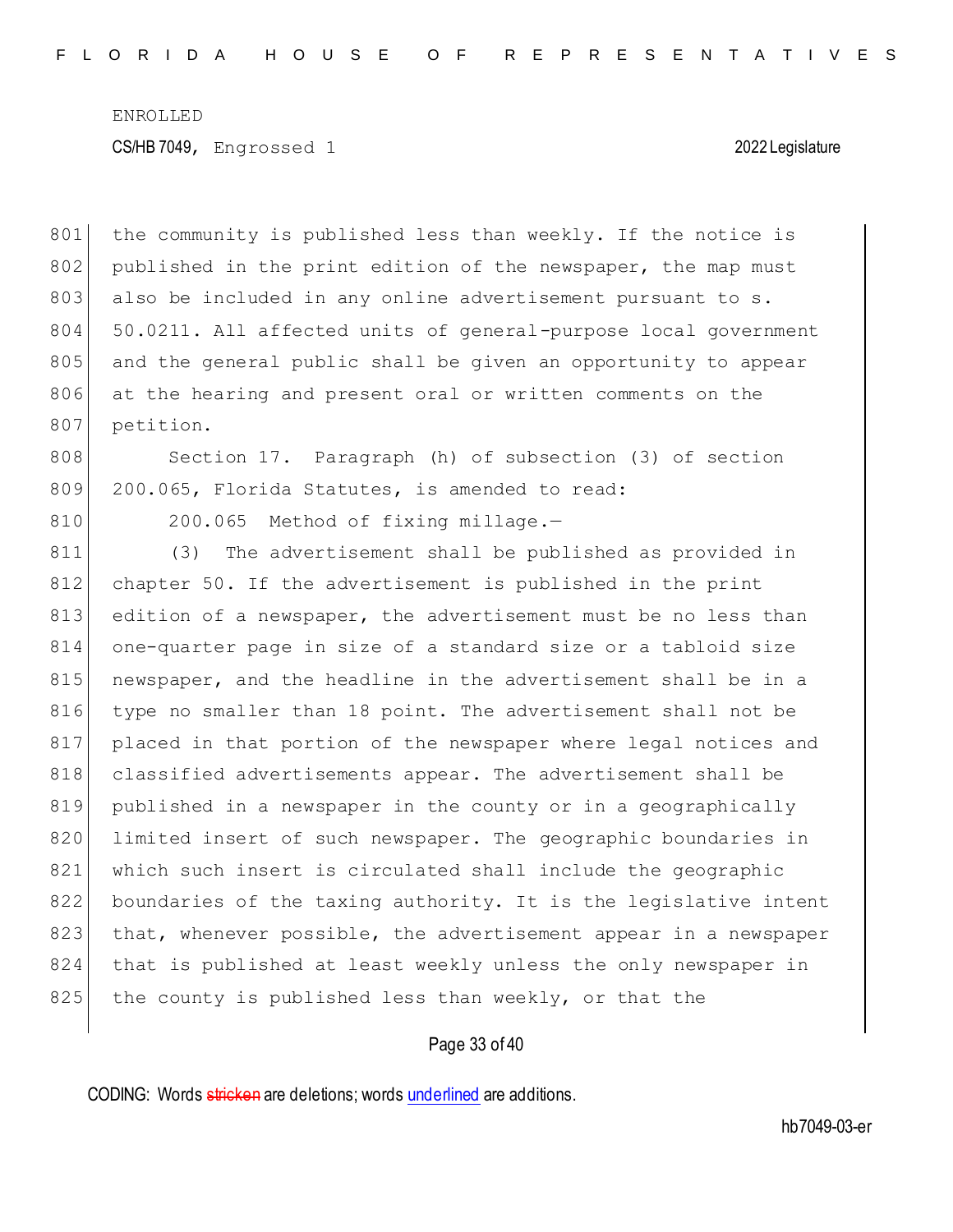826 advertisement appear in a geographically limited insert of such 827 newspaper which insert is published throughout the taxing 828 authority's jurisdiction at least twice each week. It is further 829 the legislative intent that the newspaper selected be one of 830 general interest and readership in the community pursuant to 831 chapter 50.

832 (h) In no event shall any taxing authority add to or 833 delete from the language of the advertisements as specified 834 herein unless expressly authorized by law, except that, if an 835 increase in ad valorem tax rates will affect only a portion of 836 the jurisdiction of a taxing authority, advertisements may 837 include a map or geographical description of the area to be 838 affected and the proposed use of the tax revenues under 839 consideration. In addition, if published in the print edition of 840 the newspaper or only published on the Internet in accordance 841  $|\text{with } s. 50.0211(5)$ , the map must be included in the online 842 advertisement required by s. 50.0211. The advertisements 843 required herein shall not be accompanied, preceded, or followed 844 by other advertising or notices which conflict with or modify 845 the substantive content prescribed herein.

846 Section 18. Subsection (3) of section 348.0308, Florida 847 Statutes, is amended to read:

848 348.0308 Public-private partnership. The Legislature 849 declares that there is a public need for the rapid construction 850 of safe and efficient transportation facilities for traveling

### Page 34 of 40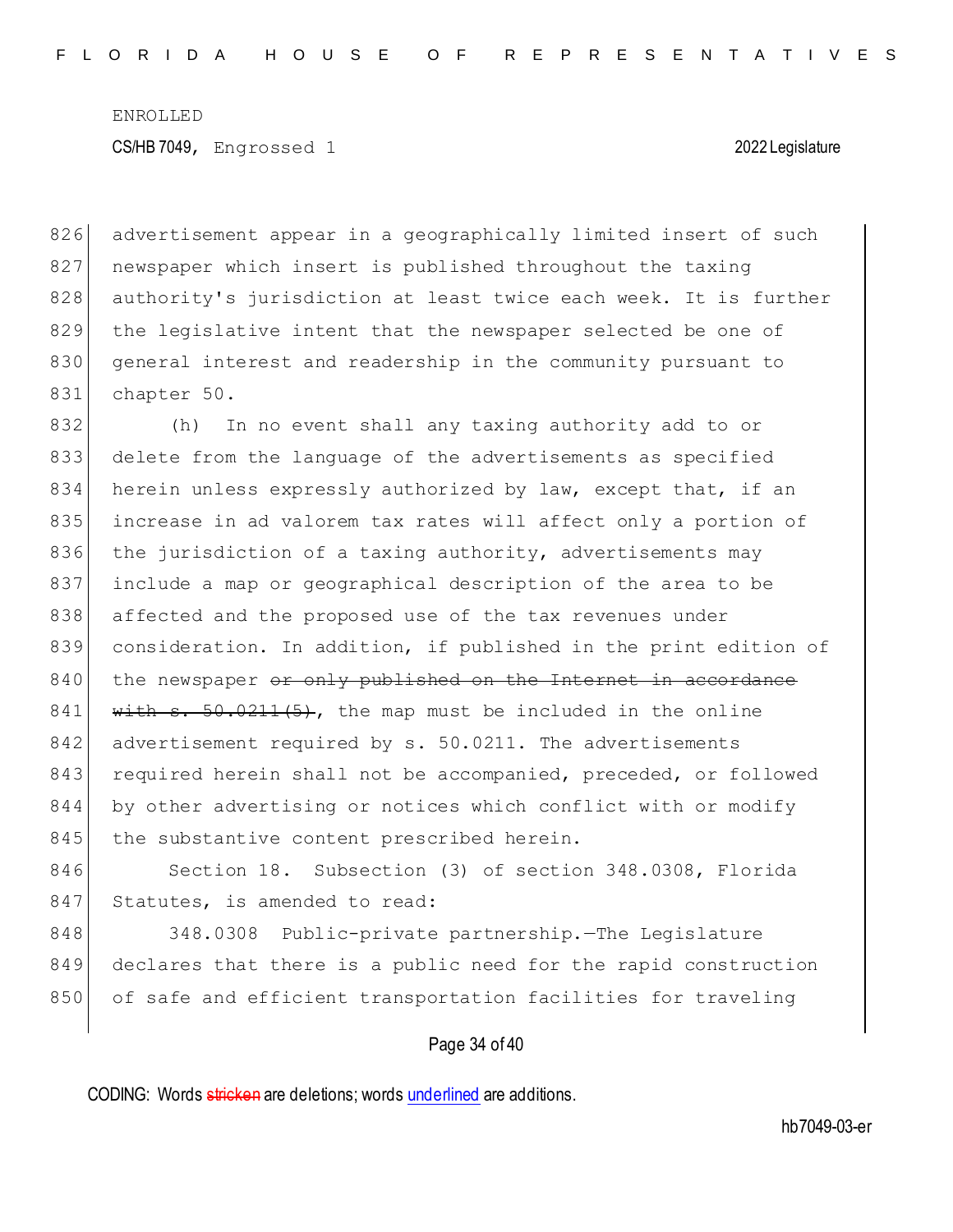851 within the state and that it is in the public's interest to 852 provide for public-private partnership agreements to effectuate 853 the construction of additional safe, convenient, and economical 854 transportation facilities.

855 (3) The agency may request proposals for public-private 856 transportation projects or, if it receives an unsolicited 857 proposal, it must publish a notice in the Florida Administrative 858 Register and, as provided in chapter 50, on a publicly 859 accessible website by Internet publication or by print in a 860 newspaper qualified to publish legal notices in the county in 861 which the project is located at least once a week for 2 weeks 862 stating that it has received the proposal and will accept, for 863 60 days after the initial date of publication, other proposals 864 for the same project purpose. A copy of the notice must be 865 mailed to each local government in the affected areas. After the 866 public notification period has expired, the agency shall rank 867 the proposals in order of preference. In ranking the proposals, 868 the agency shall consider professional qualifications, general 869 business terms, innovative engineering or cost-reduction terms, 870 finance plans, and the need for state funds to deliver the 871 proposal. If the agency is not satisfied with the results of the 872 negotiations, it may, at its sole discretion, terminate 873 negotiations with the proposer. If these negotiations are 874 unsuccessful, the agency may go to the second and lower-ranked 875 firms, in order, using the same procedure. If only one proposal

### Page 35 of 40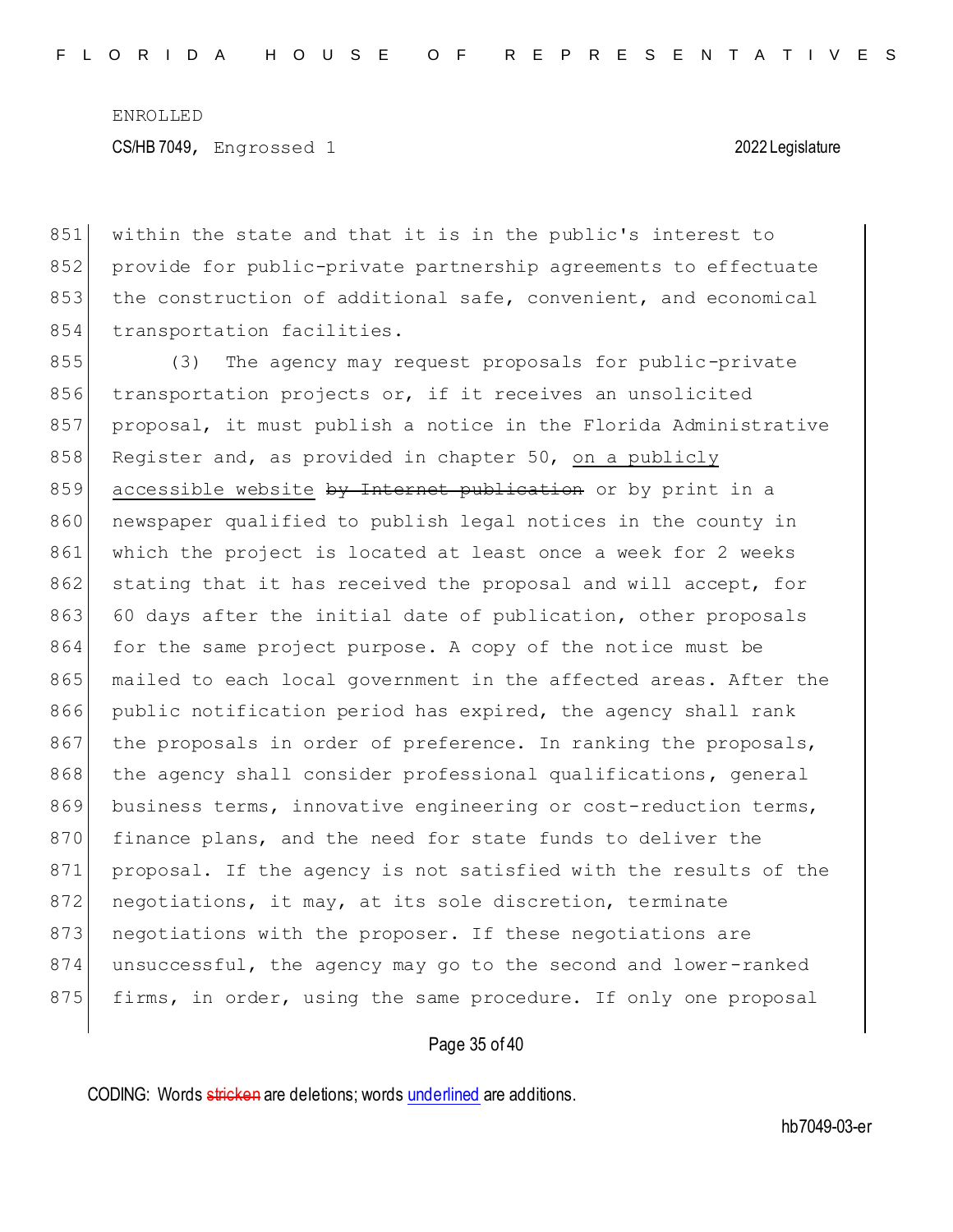$876$  is received, the agency may negotiate in good faith, and if it 877 is not satisfied with the results, it may, at its sole 878 discretion, terminate negotiations with the proposer. The agency 879 may, at its discretion, reject all proposals at any point in the 880 process up to completion of a contract with the proposer.

881 Section 19. Subsection (3) of section 348.635, Florida 882 Statutes, is amended to read:

883 348.635 Public-private partnership. The Legislature 884 declares that there is a public need for the rapid construction 885 of safe and efficient transportation facilities for traveling 886 within the state and that it is in the public's interest to 887 provide for public-private partnership agreements to effectuate 888 the construction of additional safe, convenient, and economical 889 transportation facilities.

890 (3) The authority may request proposals for public-private 891 transportation projects or, if it receives an unsolicited 892 proposal, it must publish a notice in the Florida Administrative 893 Register and, as provided in chapter 50, on a publicly 894 accessible website by either Internet publication or by print in 895 a newspaper in the county in which the project is located at 896 least once a week for 2 weeks stating that it has received the 897 proposal and will accept, for 60 days after the initial date of 898 publication, other proposals for the same project purpose. A 899 copy of the notice must be mailed to each local government in 900 the affected areas. After the public notification period has

### Page 36 of 40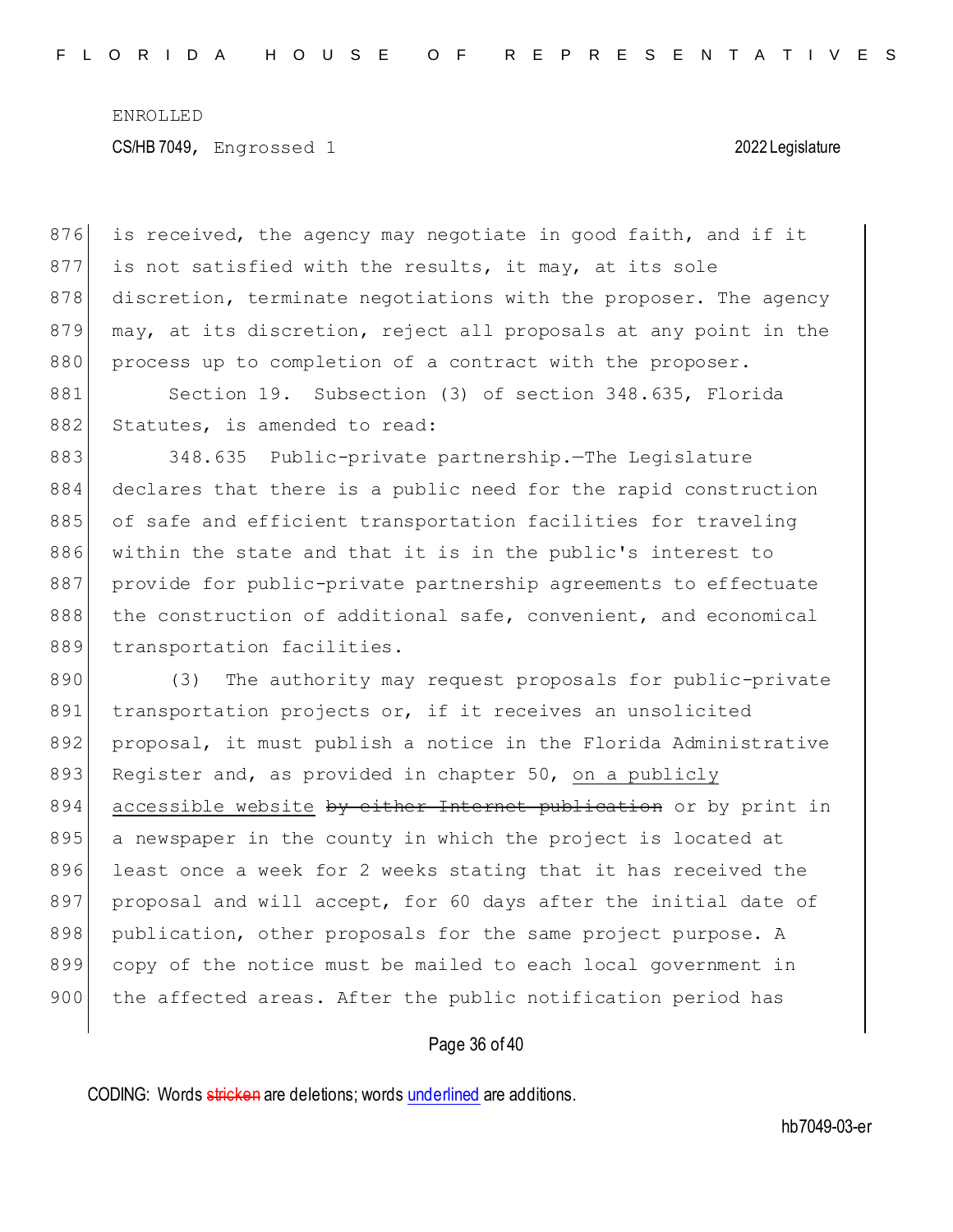901 expired, the authority shall rank the proposals in order of 902 preference. In ranking the proposals, the authority shall 903 consider professional qualifications, general business terms, 904 innovative engineering or cost-reduction terms, finance plans, 905 and the need for state funds to deliver the proposal. If the 906 authority is not satisfied with the results of the negotiations, 907 it may, at its sole discretion, terminate negotiations with the  $908$  proposer. If these negotiations are unsuccessful, the authority 909 may go to the second and lower-ranked firms, in order, using the 910 same procedure. If only one proposal is received, the authority 911 may negotiate in good faith, and if it is not satisfied with the 912 results, it may, at its sole discretion, terminate negotiations 913 with the proposer. The authority may, at its discretion, reject 914 all proposals at any point in the process up to completion of a 915 contract with the proposer.

916 Section 20. Subsection (3) of section 348.7605, Florida 917 Statutes, is amended to read:

918 348.7605 Public-private partnership. The Legislature 919 declares that there is a public need for the rapid construction 920 of safe and efficient transportation facilities for traveling 921 within the state and that it is in the public's interest to 922 provide for public-private partnership agreements to effectuate 923 the construction of additional safe, convenient, and economical 924 transportation facilities.

925 (3) The authority may request proposals for public-private

### Page 37 of 40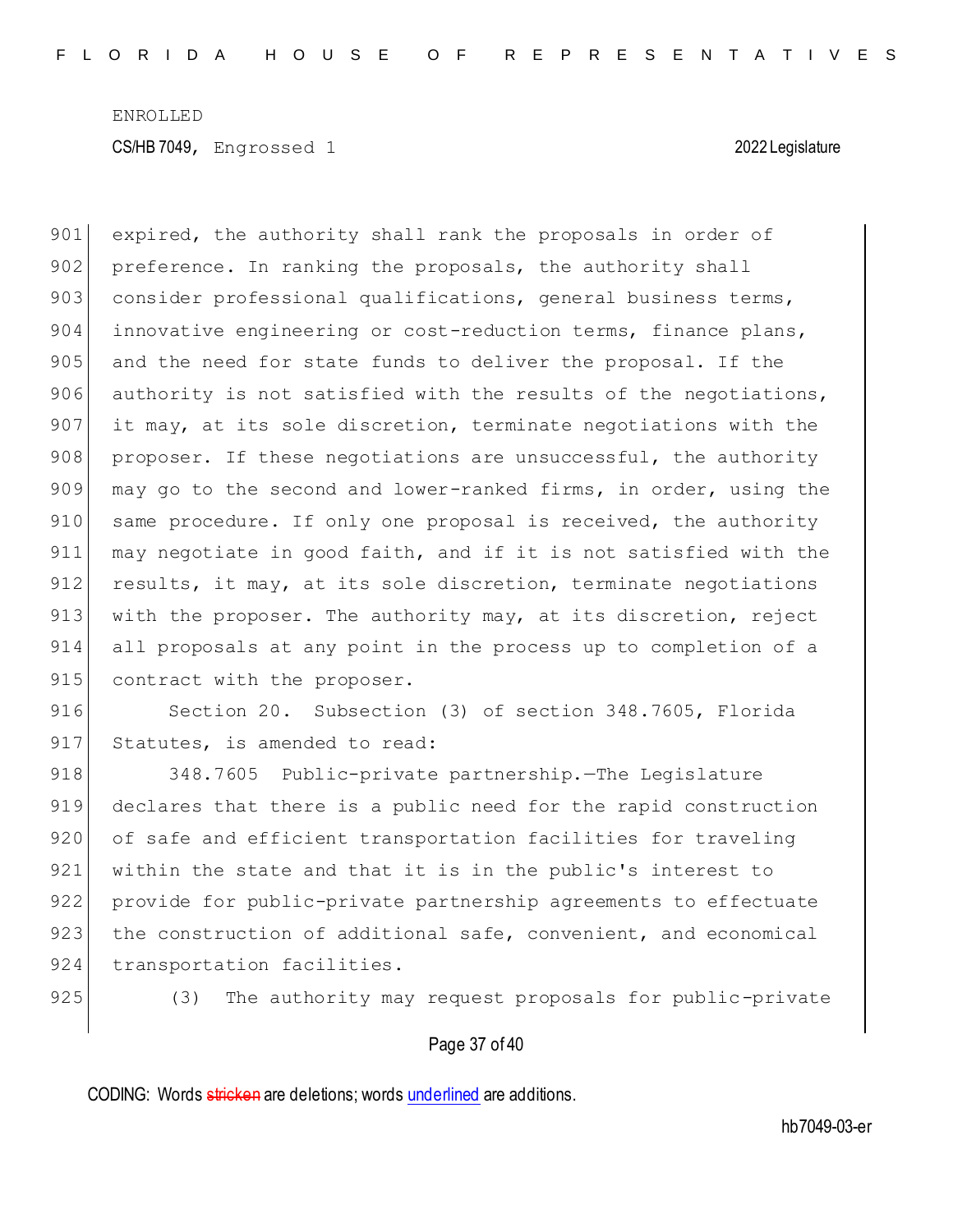926 transportation projects or, if it receives an unsolicited 927 proposal, it must publish a notice in the Florida Administrative 928 Register and, as provided in chapter 50, on a publicly 929 accessible website by either Internet publication or by print in 930 a newspaper in the county in which the project is located at 931 least once a week for 2 weeks stating that it has received the 932 proposal and will accept, for 60 days after the initial date of 933 publication, other proposals for the same project purpose. A 934 copy of the notice must be mailed to each local government in 935 the affected areas. After the public notification period has 936 expired, the authority shall rank the proposals in order of 937 preference. In ranking the proposals, the authority shall 938 consider professional qualifications, general business terms, 939 innovative engineering or cost-reduction terms, finance plans, 940 and the need for state funds to deliver the proposal. If the 941 authority is not satisfied with the results of the negotiations, 942 it may, at its sole discretion, terminate negotiations with the 943 proposer. If these negotiations are unsuccessful, the authority 944 may go to the second and lower-ranked firms, in order, using the 945 same procedure. If only one proposal is received, the authority 946 may negotiate in good faith, and if it is not satisfied with the 947 results, it may, at its sole discretion, terminate negotiations 948 with the proposer. The authority may, at its discretion, reject 949 all proposals at any point in the process up to completion of a 950 contract with the proposer.

### Page 38 of 40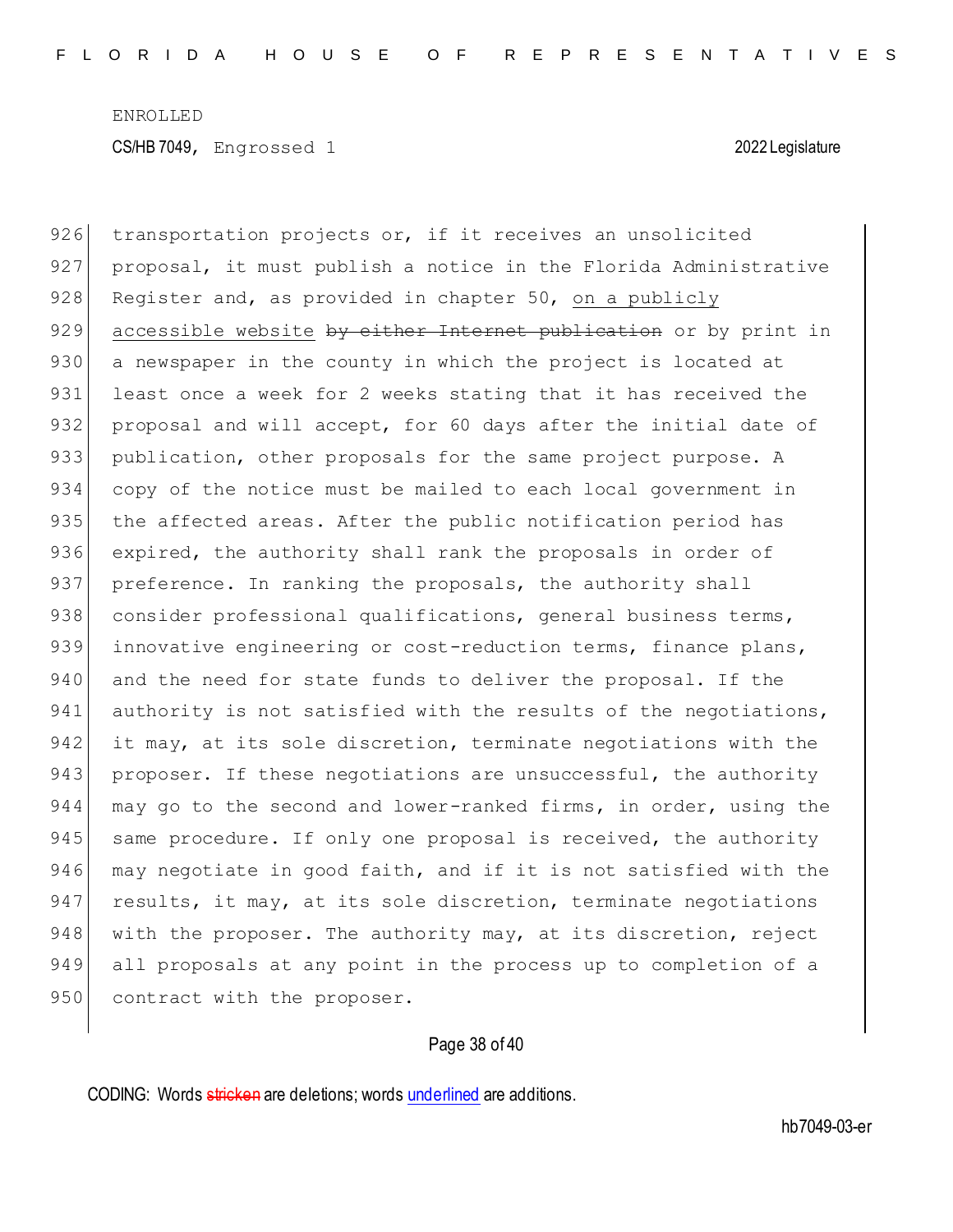CS/HB 7049, Engrossed 1 2022 Legislature

951 Section 21. Subsection (5) of section 849.38, Florida 952 Statutes, is amended to read: 953 849.38 Proceedings for forfeiture; notice of seizure and  $954$  order to show cause.-955 (5) If the value of the property seized is shown by the 956 sheriff's return to have an appraised value of \$1,000 or less, 957 the above citation shall be served by posting at three public 958 places in the county, one of which shall be the front door of 959 the courthouse; if the value of the property is shown by the 960 sheriff's return to have an approximate value of more than  $961$  \$1,000, the citation shall be published by print or posted for 962 at least 2 consecutive weeks on a publicly accessible website as 963 provided in s. 50.0311 newspaper's website and the statewide 964 legal notice website in accordance with s. 50.0211(5). If 965 published in print, the citation shall appear at least once each 966 week for 2 consecutive weeks in a newspaper qualified to publish 967 legal notices under chapter 50 that is published in the county, 968 if there is such a newspaper published in the county. If there 969 is no such newspaper, the notice of such publication shall be 970 made by certificate of the clerk if publication is made by 971 posting, and by affidavit as provided in chapter 50, if made by 972 publication as provided in chapter 50, which affidavit or 973 certificate shall be filed and become a part of the record in 974 the cause. Failure of the record to show proof of such 975 publication shall not affect any judgment made in the cause

Page 39 of 40